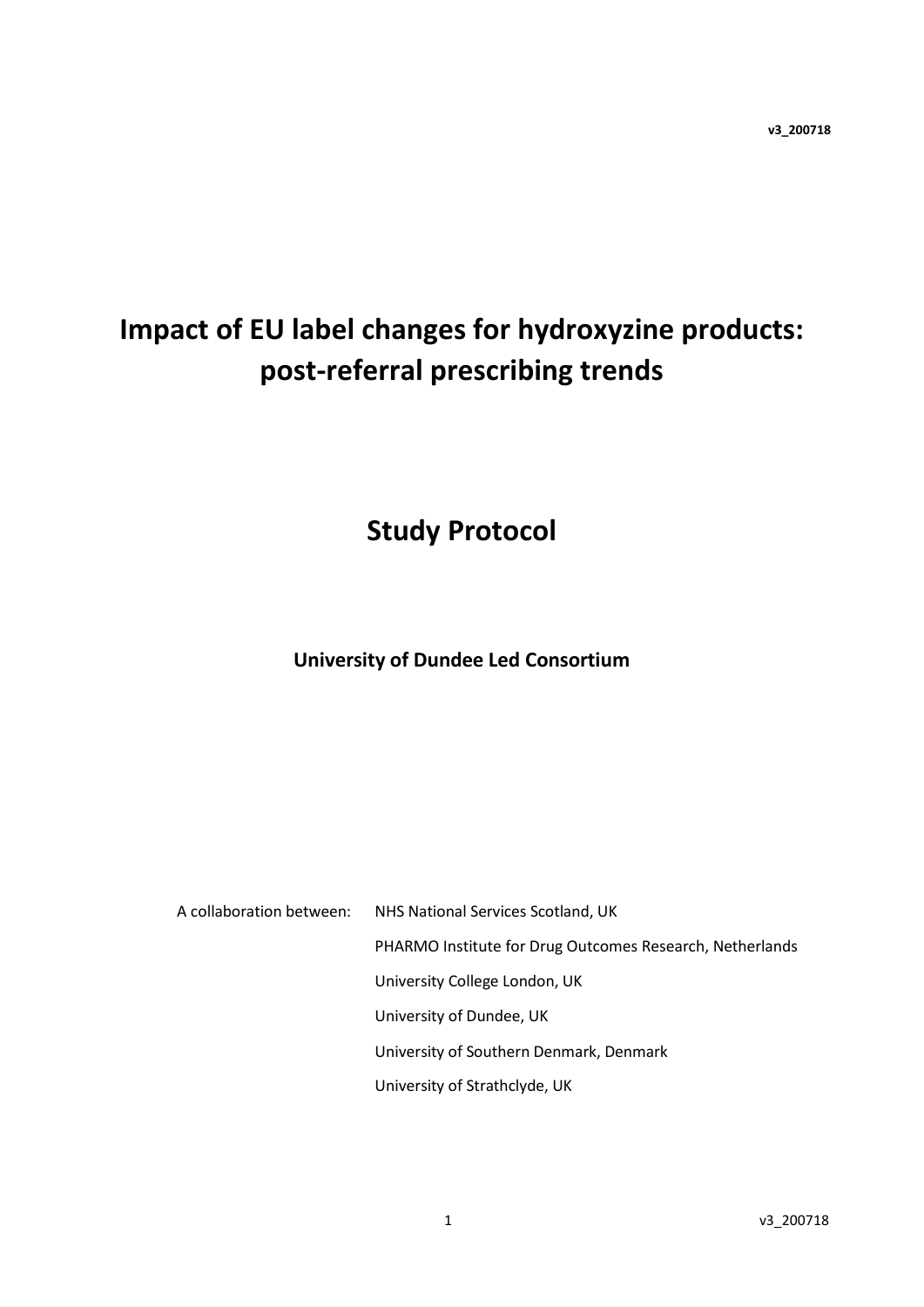#### Contents

| $\mathbf{1}$   |                |       |                                                                                                      |  |  |  |  |  |  |
|----------------|----------------|-------|------------------------------------------------------------------------------------------------------|--|--|--|--|--|--|
| 2              |                |       |                                                                                                      |  |  |  |  |  |  |
| 3              |                |       |                                                                                                      |  |  |  |  |  |  |
| 3.1            |                |       | Objective 1: To determine prescription patterns of hydroxyzine containing products 5                 |  |  |  |  |  |  |
|                | 3.2            |       | Objective 2: To determine prescribers compliance with recommendations 5                              |  |  |  |  |  |  |
|                | 3.3            |       | Objective 3: To determine prescription patterns of alternative medicines prescribed in patients      |  |  |  |  |  |  |
|                |                |       |                                                                                                      |  |  |  |  |  |  |
| $\overline{4}$ |                |       |                                                                                                      |  |  |  |  |  |  |
|                | 4.1            |       |                                                                                                      |  |  |  |  |  |  |
|                | 4.2            |       |                                                                                                      |  |  |  |  |  |  |
|                | 4.3            |       |                                                                                                      |  |  |  |  |  |  |
|                | 4.4            |       |                                                                                                      |  |  |  |  |  |  |
| 5              |                |       |                                                                                                      |  |  |  |  |  |  |
|                | 5.1            |       |                                                                                                      |  |  |  |  |  |  |
|                | 5.2            |       |                                                                                                      |  |  |  |  |  |  |
|                | 5.3            |       |                                                                                                      |  |  |  |  |  |  |
|                | 5.4            |       |                                                                                                      |  |  |  |  |  |  |
|                | 5.5            |       |                                                                                                      |  |  |  |  |  |  |
|                | 5.6            |       |                                                                                                      |  |  |  |  |  |  |
|                |                | 5.6.1 |                                                                                                      |  |  |  |  |  |  |
|                |                | 5.6.2 |                                                                                                      |  |  |  |  |  |  |
|                |                | 5.6.3 |                                                                                                      |  |  |  |  |  |  |
|                |                | 5.6.4 | Concomitant use with other drugs known to prolong the QT interval  9                                 |  |  |  |  |  |  |
|                |                |       | 5.7 Objective 1: Definitions to determine prescription patterns of hydroxyzine containing products 9 |  |  |  |  |  |  |
|                |                | 5.7.1 |                                                                                                      |  |  |  |  |  |  |
|                |                | 5.7.2 |                                                                                                      |  |  |  |  |  |  |
|                | 5.7.3<br>5.7.4 |       | Objective 1.3: Overall hydroxyzine prescribing rates by prescriptions 10                             |  |  |  |  |  |  |
|                |                |       |                                                                                                      |  |  |  |  |  |  |
|                |                | 5.7.5 |                                                                                                      |  |  |  |  |  |  |
|                |                | 5.7.6 |                                                                                                      |  |  |  |  |  |  |
|                | 5.8            |       | Objective 2: Definitions to determine prescribers compliance with cardiovascular                     |  |  |  |  |  |  |
|                |                | 5.8.1 |                                                                                                      |  |  |  |  |  |  |
|                |                | 5.8.2 |                                                                                                      |  |  |  |  |  |  |
|                |                | 5.8.3 | Recent significant electrolyte imbalance (hypokalaemia, hypomagnesaemia) 11                          |  |  |  |  |  |  |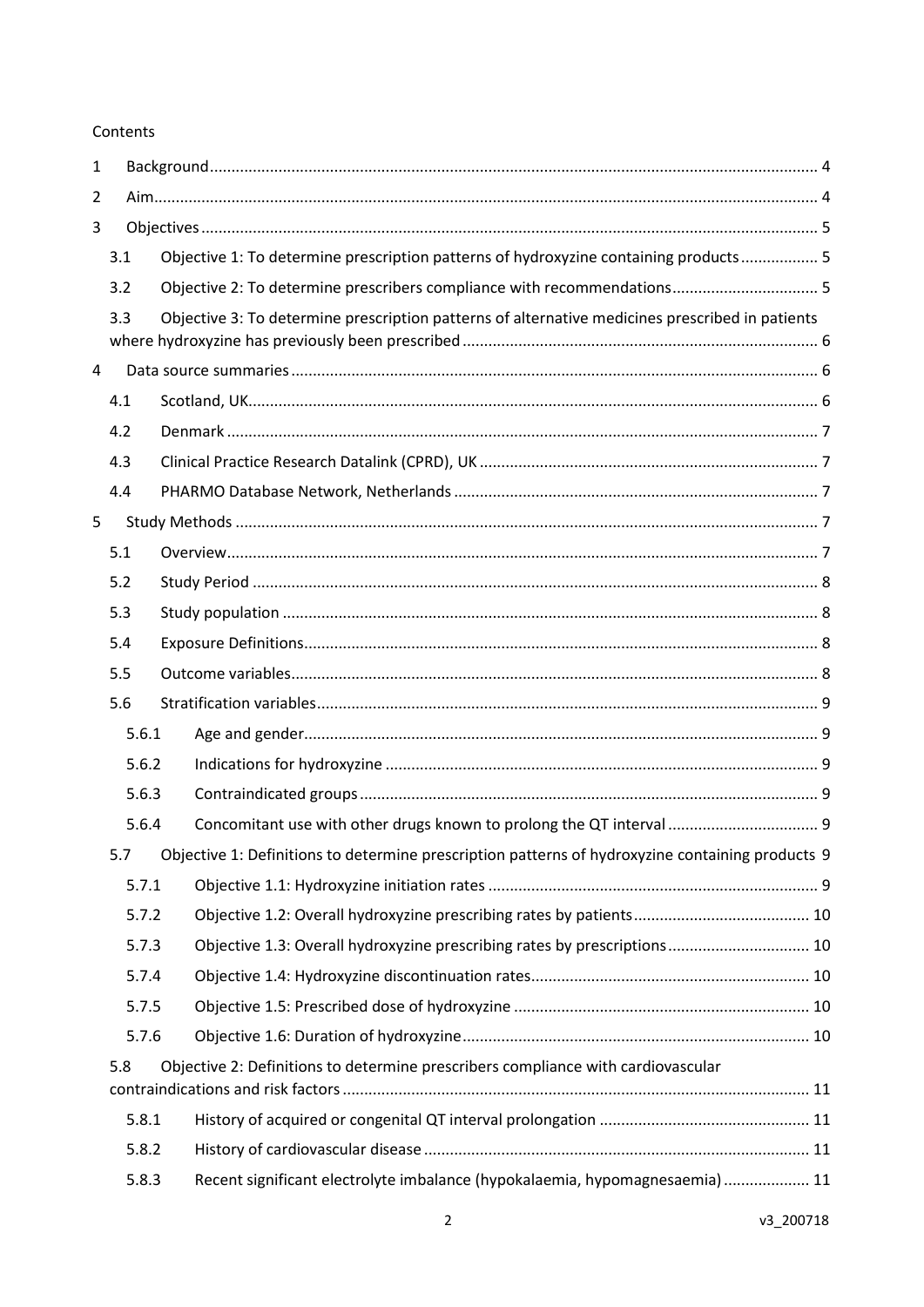|     | 5.8.4  |  |                                                                                                 |  |  |  |  |
|-----|--------|--|-------------------------------------------------------------------------------------------------|--|--|--|--|
|     | 5.8.5  |  |                                                                                                 |  |  |  |  |
|     | 5.8.6  |  | Recent concomitant use of drugs known to prolong the QT interval and/or induce Torsades         |  |  |  |  |
| 5.9 |        |  | Objective 3: Definitions to determine prescription patterns of alternative medicines prescribed |  |  |  |  |
|     | 5.10   |  |                                                                                                 |  |  |  |  |
|     | 5.10.1 |  |                                                                                                 |  |  |  |  |
|     | 5.10.2 |  |                                                                                                 |  |  |  |  |
|     | 5.10.3 |  |                                                                                                 |  |  |  |  |
|     | 5.10.4 |  |                                                                                                 |  |  |  |  |
|     | 5.11   |  |                                                                                                 |  |  |  |  |
|     | 5.12   |  |                                                                                                 |  |  |  |  |
| 6   |        |  |                                                                                                 |  |  |  |  |
|     | 6.1    |  |                                                                                                 |  |  |  |  |
|     | 6.2    |  |                                                                                                 |  |  |  |  |
|     | 6.3    |  |                                                                                                 |  |  |  |  |
|     | 6.4    |  |                                                                                                 |  |  |  |  |
| 7   |        |  |                                                                                                 |  |  |  |  |
| 8   |        |  |                                                                                                 |  |  |  |  |
| 9   |        |  |                                                                                                 |  |  |  |  |
| 10  |        |  |                                                                                                 |  |  |  |  |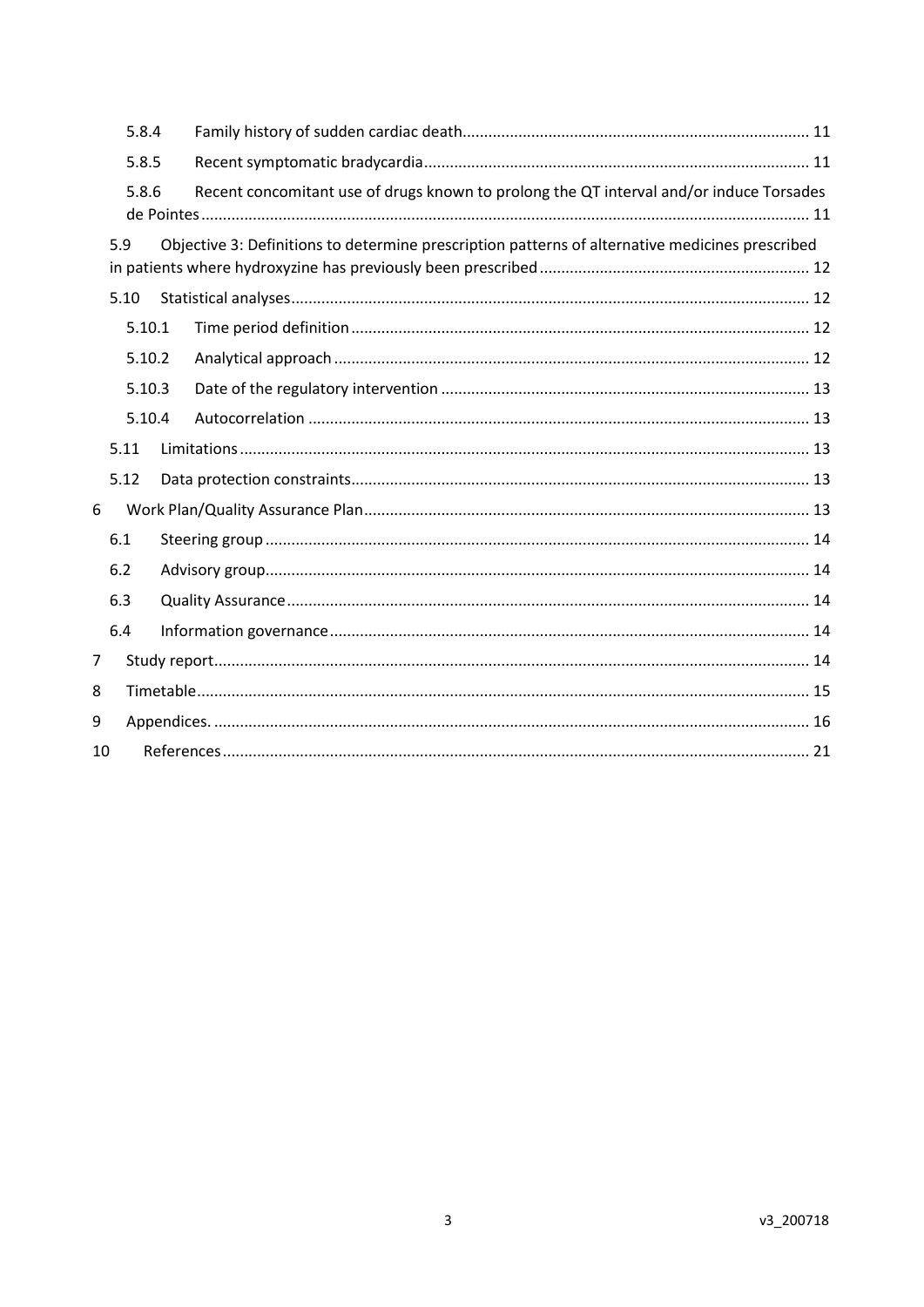## <span id="page-3-0"></span>1 BACKGROUND

Hydroxyzine is a first-generation antihistamine with indications in Europe for the management of anxiety disorders, skin conditions (such as pruritus, dermatitis or urticaria), for preoperative sedation and sleep disorders. Within Europe, formulations of hydroxyzine containing medicinal products are available as filmcoated tablets, oral syrup, a gel or a solution for injection.

In February 2015, an EMA referral procedure was raised to the Pharmacovigilance Risk Assessment Committee (PRAC) to examine the potential risk of QT interval prolongation and cardiac arrhythmia of hydroxyzine products based upon evidence from clinical and post-marketing data.<sup>123</sup> This effect is considered due to an inhibitory effect on cardiac channels including hERG. <sup>4</sup>

The referral procedure concluded that although hydroxyzine containing products are effective treatments for their approved indications, hydroxyzine products are associated with an elevated risk of QT prolongation and cardiac arrhythmia particularly in the at-risk population as consisting of patients with risk factors for QT interval prolongation.

The referral procedure concluded (on 27 March 2015) that in order for the benefit-risk balance of hydroxyzine containing medicinal products to remain favourable, contraindications, warnings, dose restrictions and changes to the product information, including direct healthcare professional communication (DHPC) were required to be implemented across the EU.

The EMA implemented risk minimisation measures relating to the use of hydroxyzine in 2015. The main elements of this were as follows:

- Hydroxyzine be restricted to a maximum daily dose of 100 mg per day in adults with corresponding changes in the paediatric and elderly populations, based on pharmacokinetic data and with the treatment duration as short as possible.
- Hydroxyzine be contraindicated in patients with a known acquired or congenital QT interval prolongation and in patients with a known risk factor to QT interval prolongation including a known cardiovascular disease, significant electrolytes imbalance (hypokalaemia, hypomagnesaemia), family history of sudden cardiac death, significant bradycardia, concomitant use with other drugs known to prolong the QT interval and/or induce Torsades de Pointes.
- Changes made to the Summary of Product Characteristics (SmPC) and package leaflet, including a revision of the posology and a warning that use in the elderly is not recommended due to the anticholinergic effects.

As part of the PRAC strategy for measuring the impact of pharmacovigilance, the aim of this study is to measure the effectiveness of regulatory actions taken for hydroxyzine containing medicinal products following the 2015 referral procedure, with the Pharmacovigilance Risk Assessment Committee (PRAC) recommendation date of 12 February 2015 and the Committee for Medicinal Products for Human Use opinion / Coordination Group for Mutual Recognition and Decentralised Procedures – Human position date of 25 March 2015 (the date the recommendation became legally binding across the EU).

## <span id="page-3-1"></span>2 AIM

To evaluate the impact of the risk minimisation measures implemented in 2015 to manage the cardiovascular risks of systemic hydroxyzine containing medicinal products authorised in the European Union (EU) in clinical practice.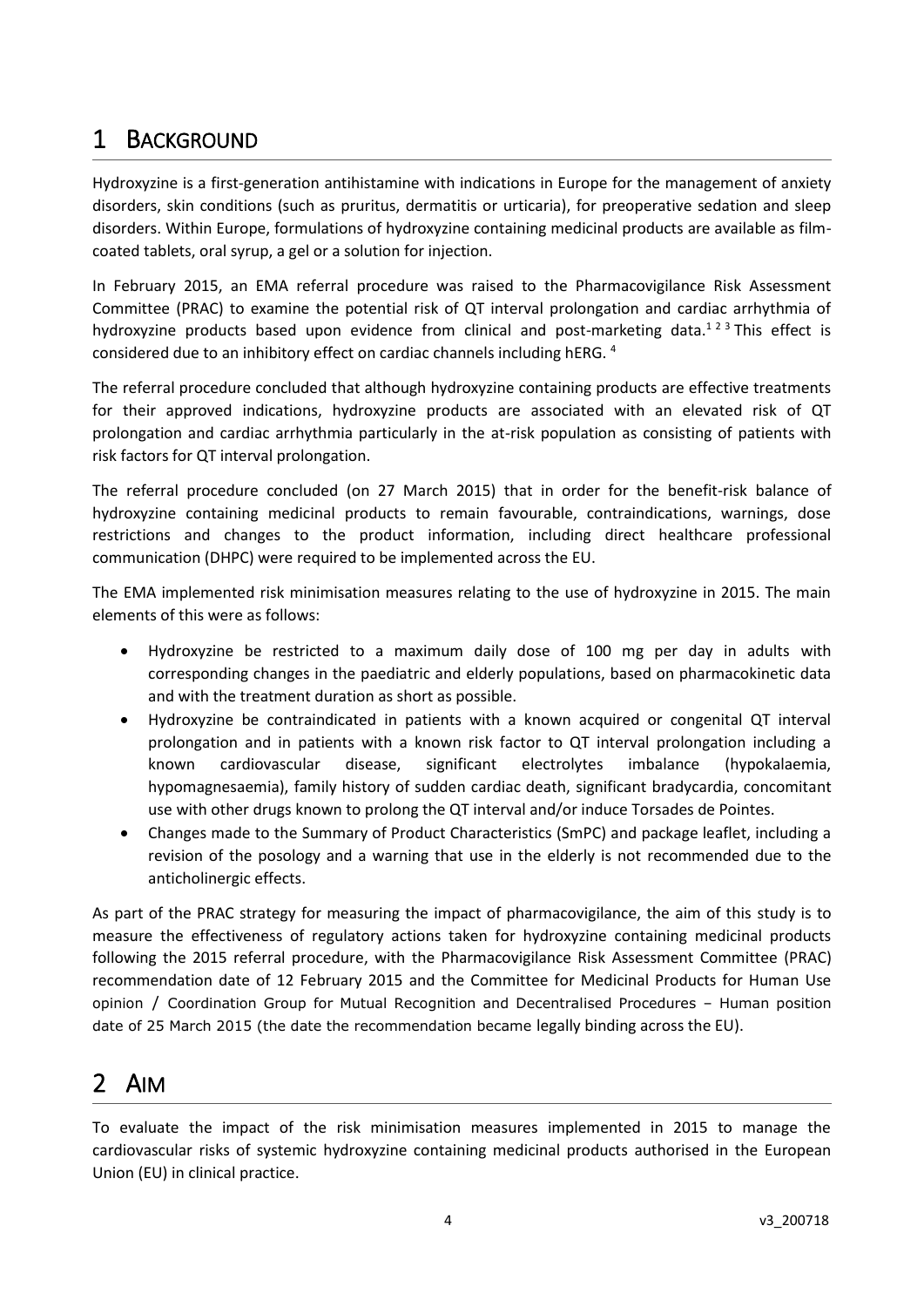## <span id="page-4-0"></span>3 OBJECTIVES

Our objective is to measure the impact of the risk minimisation measures, which drew attention to new contraindications, warnings, and other changes to the product information. We will analyse trends in prescribing patterns from a minimum of six years before the intervention (the maximum available data in Scotland) for as long as each database allows. We will provide these trends by age and gender, and where possible by indication for hydroxyzine.

There are three broad objectives:

#### <span id="page-4-1"></span>3.1 OBJECTIVE 1: TO DETERMINE PRESCRIPTION PATTERNS OF HYDROXYZINE CONTAINING PRODUCTS

To determine drug utilisation and prescription patterns of hydroxyzine containing medicinal products (ATC (Anatomical Therapeutic Chemical) codes: N05BB01, N05BB51), and to investigate whether significant changes in prescribing patterns have occurred in clinical practice following the 2015 referral. This objective will particularly focus upon measuring:

- Prescription and utilization of hydroxyzine containing medicinal products in initiators, by indication, by age, by gender and by country;
- Discontinuation of hydroxyzine containing medicinal products, and changes in dose and duration of therapy, including prescription of a maximum daily dose of 100 mg (in adults) and for the shortest possible duration;
- Time trends in prescribing over a minimum of at least six years before the regulatory intervention (i.e. implementation of dose restriction, new contraindications, warnings, and other changes to the product information, and the dissemination of the DHPC) and ideally including data up to 2017.

For CPRD/PHARMO databases, diagnoses codes to identify clinical indications will be captured at the primary care level whilst for Scottish/Danish databases these codes will be captured within secondary care data consisting of outpatient (Denmark only) and inpatient diagnoses data (Scotland/Denmark). Please see Appendix 1 for list of codes to define clinical indications within each database.

The primary analysis will calculate prescription patterns for overall hydroxyzine prescribing (based upon any type of hydroxyzine-containing product) before and after the regulatory intervention as:

- i. initiation rates
- ii. prescribing rates by patients
- iii. prescribing rates by prescriptions
- iv. discontinuation rates
- v. daily dose
- vi. duration

This will be done for all patients exposed and then by indication, by age and by gender. Secondary analysis will calculate prescription patterns for each dosage form (tablets or solution) for any indication and then by indication, age and gender.

#### <span id="page-4-2"></span>3.2 OBJECTIVE 2: TO DETERMINE PRESCRIBERS COMPLIANCE WITH RECOMMENDATIONS

To determine prescribers' compliance with recommendations included in sections 4.2, 4.3 and 4.4 of the Summary of Product Characteristics for hydroxyzine containing medicinal products, by country, by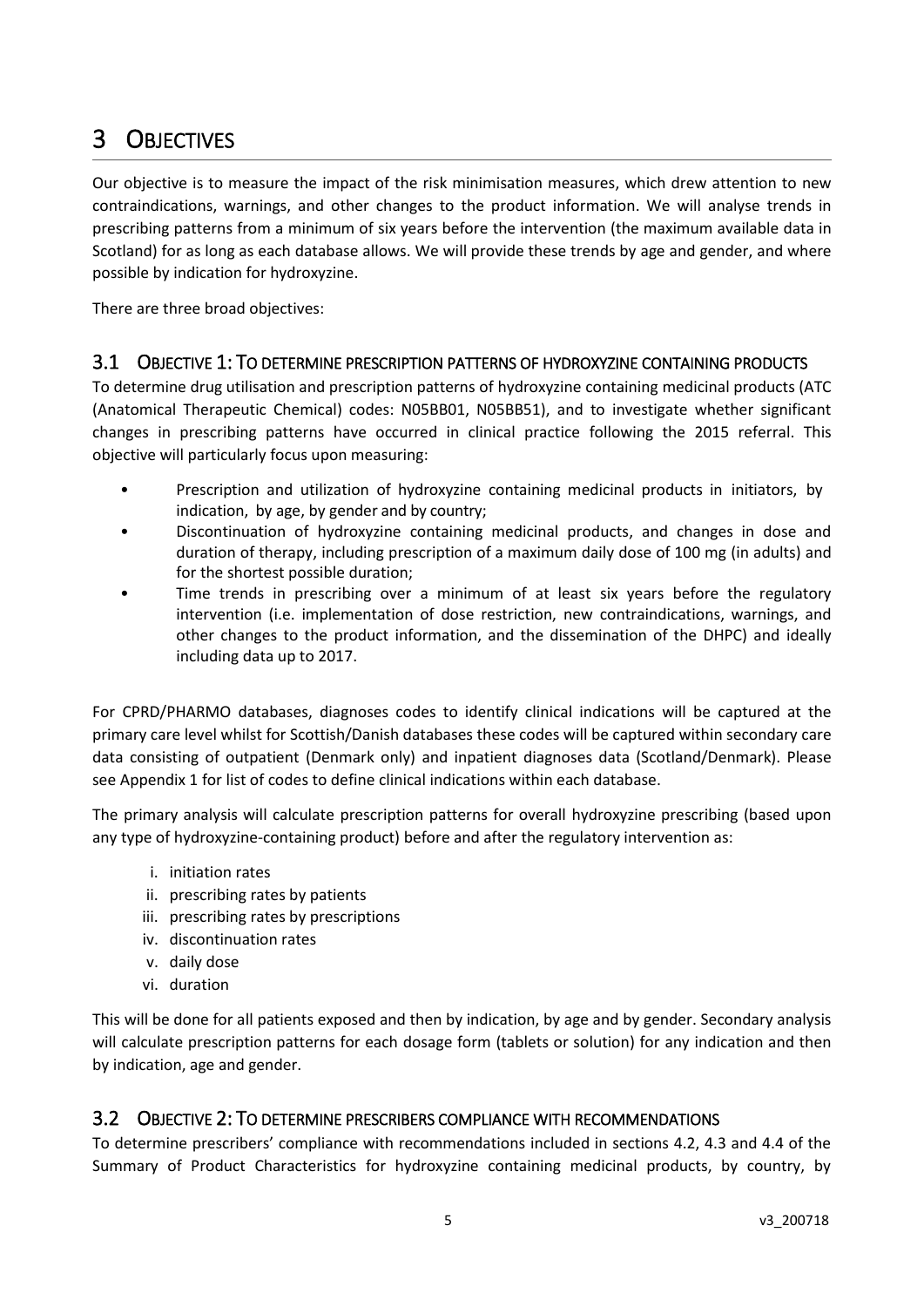indication (i.e. anxiety disorders, skin conditions, preoperative sedation, sleep disorders), by age and by gender.

We will assess compliance with recommendations included in sections 4.2, 4.3 and 4.4 of the Summary of Product Characteristics for hydroxyzine containing medicinal products by calculating prescription patterns in overall hydroxyzine prescribing rates and hydroxyzine initiation rates among patients with a history of the following contraindications:

- i. Established cardiovascular disease
- ii. Patients with a recent history of significant electrolytes imbalance (hypokalaemia, hypomagnesaemia)
- iii. Family history of sudden cardiac death (in databases where this is recorded)
- iv. Recent symptomatic bradycardia (recent code for bradycardia or pulse rate <60 BPM)
- v. Concomitant use with drugs known to prolong the QT interval (see appendix)
- vi. Concomitant use with drugs known to induce Torsade de Pointes (see appendix)

For overall hydroxyzine prescribing this will first be done for all patients exposed and then by indication, age and gender.

## <span id="page-5-0"></span>3.3 OBJECTIVE 3: TO DETERMINE PRESCRIPTION PATTERNS OF ALTERNATIVE MEDICINES PRESCRIBED IN PATIENTS WHERE HYDROXYZINE HAS PREVIOUSLY BEEN PRESCRIBED

### To determine drug utilisation and prescription patterns over time for alternative medicines that have been prescribed to patients where hydroxyzine has previously been prescribed or discontinued, by country, by indication (i.e. anxiety disorders, skin conditions, sleep disorders), by age and by gender.

Among patients who discontinue hydroxyzine therapy (and where the indication is known) we shall calculate prescription patterns in the proportion who subsequently initiate treatment with alternative therapies for:

- i. anxiety disorders
- ii. skin conditions
- iii. sleep disorders

Please see Appendix for list of codes used to identify these drugs. Following initial scoping of the data sources for this study, we do not propose including the preoperative sedation indication, as hydroxyzine is not licenced for this indication in the counties involved with this study and we do not have access to the required secondary care prescribing records. Secondary care settings have traditionally been very poor at capturing patient level prescribing. Such datasets are in development in Scotland and other parts of the UK, but are not yet sufficiently validated or well established for studies of this nature.

## <span id="page-5-1"></span>4 DATA SOURCE SUMMARIES

Four validated population data sources $4-9$  will be used.

### <span id="page-5-2"></span>4.1 SCOTLAND, UK

The Prescribing Information System (PIS) records all medicines dispensed from pharmacies in Scotland (population estimated 5.3 million in June 2014) and these can be record-linked using the person-unique Community Health Index (CHI) number to demographic data (e.g. age, sex, social deprivation, dates registered with family doctor), Scottish Morbidity Records (e.g. SMR01 – in-patient hospitalisations) and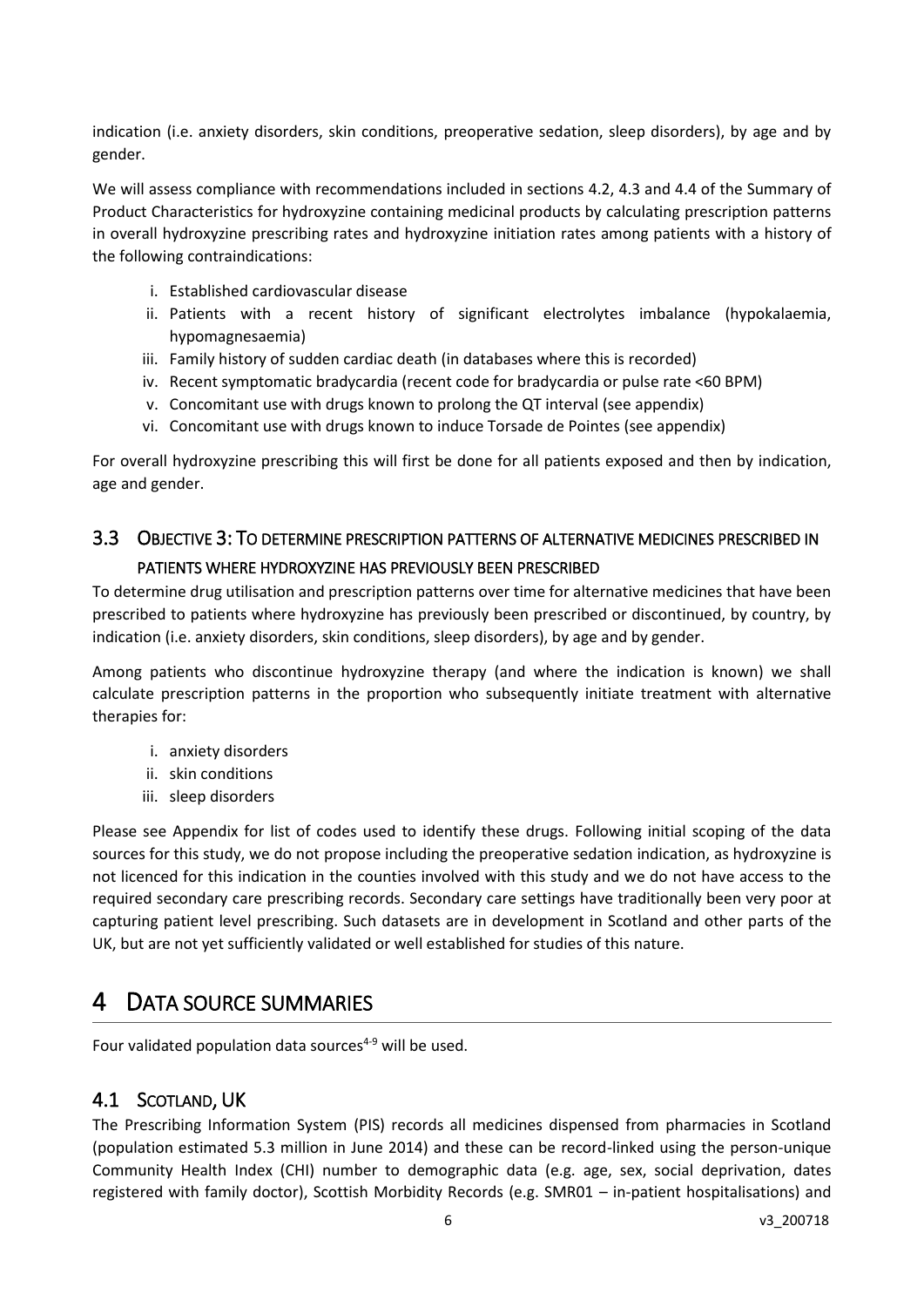National Records of Scotland (NRS) death registrations for the entire population (International Classification of Diseases (ICD)-9/ICD-10 coded). Prescription data is available from 2009. <sup>5</sup>

#### <span id="page-6-0"></span>4.2 DENMARK

The Danish Register of Medicinal Products records all out-of-hospital prescriptions (full population coverage of 5.6 million individuals). A unique 10-digit personal identifier, the Centrale Person register (CPR) number,<sup>5</sup> readily allows linkage of drug exposures to outcomes in the form of ICD-10 diagnoses registered in connection with inpatient and outpatient hospital contacts.<sup>67</sup>Death data is available from the Civil Registration System. Prescription data is available from 1995.<sup>8</sup>

### <span id="page-6-1"></span>4.3 CLINICAL PRACTICE RESEARCH DATALINK (CPRD), UK

CPRD contains data originating from the computer systems of General Practitioners (GPs) across the United Kingdom with an estimated 6 million population. The data has been collected since 1987, it covers about 7% of the UK population and is broadly generalisable to the whole UK population. <sup>9</sup> For this study, data will be taken from all non-Scottish "up to standard" practices. Data on diagnostic coding and prescribing come from the GP system and are recorded as Read, Gemscript and BNF codes.

### <span id="page-6-2"></span>4.4 PHARMO DATABASE NETWORK, NETHERLANDS

The PHARMO Database Network is a population-based network of electronic healthcare databases and combines data from different primary and secondary healthcare settings in the Netherlands. To address the objectives of the present study the Out-patient Pharmacy and the GP Database will be used. The Outpatient Pharmacy Database of the PHARMO Database Network comprises GP or specialist prescribed healthcare products dispensed by the out-patient pharmacy (population 4.2 million in 2016). Dispensing data is available from 1998 and ongoing. These data can be linked on a patient-level using probabilistic linkage to other databases. Data on indication and contraindications are obtained from the GP Database for a population of approximately 1 million. This database comprises data from electronic patient records registered by GPs. Dispensing data is recorded as ATC and diagnoses as ICPC (International Classification of Primary Care) codes or entered as free text. For this study, only the ICPC coded data will be used. ICPC codes can be mapped to ICD codes. <sup>10</sup>

## <span id="page-6-3"></span>5 STUDY METHODS

Population-based longitudinal studies will be conducted across these four databases using this common protocol that will be registered in the EU PAS (post-authorisation studies) Register.

## <span id="page-6-4"></span>5.1 OVERVIEW

Population-based longitudinal studies will be conducted using the four databases. A common protocol will be used to extract data from each data source and code lists will be agreed *a priori* by members of the consortium. A protocol will be submitted to the Agency prior to commencing and the final approved study protocol will be registered in the EU PAS (post-authorisation studies) Register.

7 v3\_200718 Individual patient data sets will be assembled in each country and will not be transferred out of the country. The list of variables included in the study are defined in this document. Some of these variables are not available in every country. Analyses will be conducted separately for each country and when a variable (e.g. smoking status) is not available in a country the relevant sub-tables will not be produced. No imputation of missing values will be done, and if a variable is unknown for an individual subject it will be classified as such. The different database structures and coding systems used by each country mean that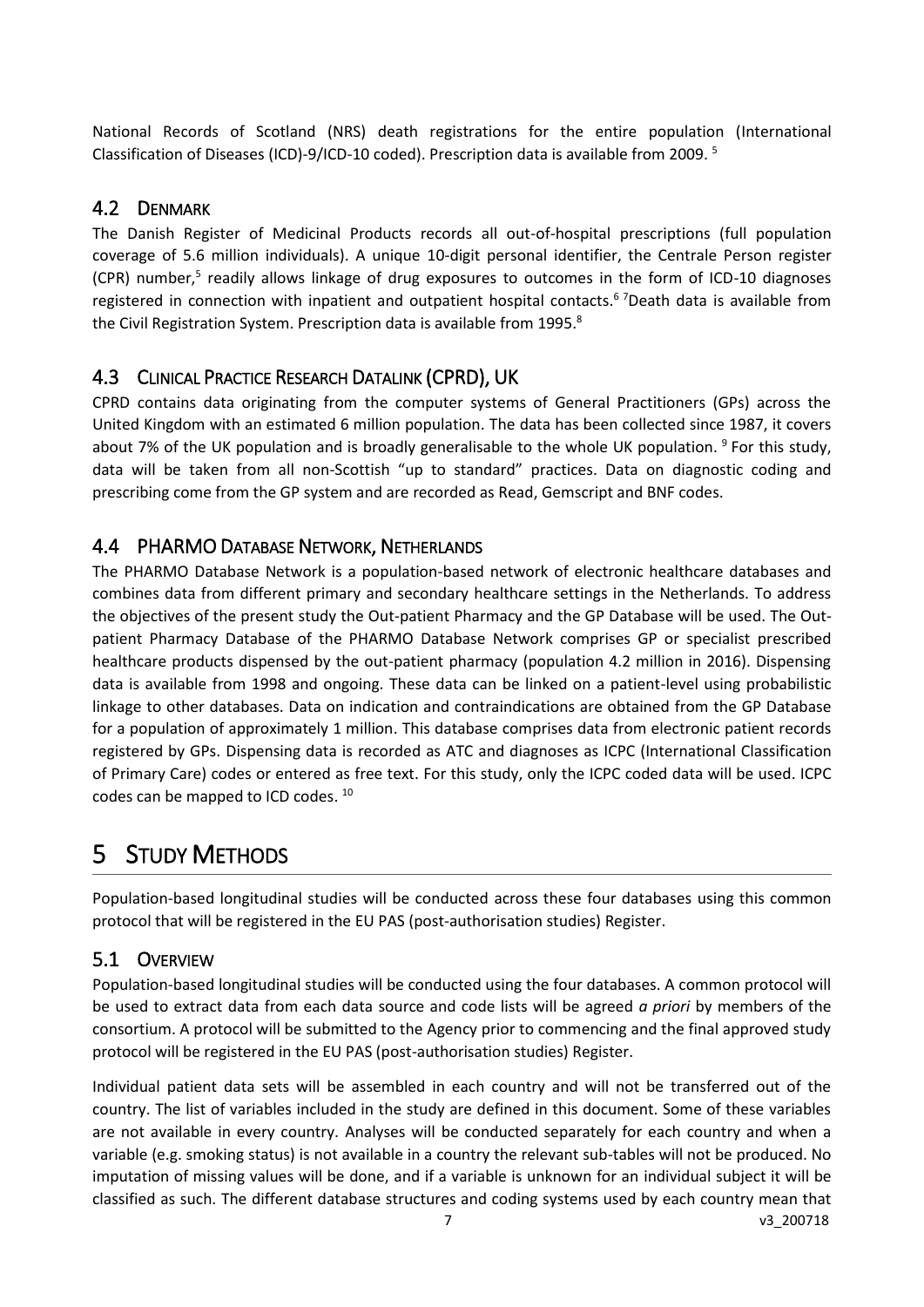different logic will be used to calculate each of the variables listed here. These will be reviewed for consistency between countries. To further improve consistency a high-level data extraction plan will be used, for each country to adhere to. An aggregate data set will be prepared in each country and forwarded to the lead institution providing the minimum count per time point contains greater than or equal to five patients per cell to meet with local data protection and disclosure control requirements. A central study statistician based at the lead institution will analysis the combined data, which will consist of a full cross classification of the data by all the stratification variables, and by time point.

#### <span id="page-7-0"></span>5.2 STUDY PERIOD

The study period will start on 01/01/2009 for all data sources. The end of data collection will be 31/12/2017 or later where data are available.

#### <span id="page-7-1"></span>5.3 STUDY POPULATION

The study population will consist of all patients registered within each data source at any time during the study period. The first follow-up date for a patient will be defined as the date of registration with the general practice (CPRD and PHARMO), or date of first recorded prescription or any secondary care diagnosis (Denmark and Scotland). A patient's index date will be the latest of the study period start date (01/01/2009 for Scotland), the (approximate) date of birth, or their first database follow up date plus 1 year (to allow sufficient time for data on baseline covariates to be collected – neonates will be followed up from birth without this 1-year restriction). A patient's last follow up date will be the first occurrence of the following: death (all databases); end of study period (varies between countries); end of registration (end of registration will not significantly affect data from Denmark and Scotland because they use national data that captures patients moving within the health system). A patient is included for analysis in a time period if the first and last day both lie between the patient's index date and their last follow up date, so the analyses will only include patients who are observable for the entire time period (i.e. incomplete quarters will be excluded resulting in the loss, on average, of the last 46 days of each patient's observation period; if retained, these partial quarters would introduce bias in some measures.).

#### <span id="page-7-2"></span>5.4 EXPOSURE DEFINITIONS

For objective 1, the principal exposure to hydroxyzine containing medicinal products (ATC codes: N05BB01, N05BB51) will be measured for all formulations (tablets, oral syrup, a gel or a solution for injection).

For objective 2, the exposure definitions used for objective 1 will be applied to each of the contraindicated and high-risk groups outlined in section [3.2.](#page-4-2)

For objective 3, the principal exposure will be 1) other prescribed antihistamine-containing medicinal products, 2) benzodiazepine-containing medicinal products, and 3) other sedative containing medicinal products. Drug lists for each will be independently developed for each data source, in agreement with the Agency.

#### <span id="page-7-3"></span>5.5 OUTCOME VARIABLES

The primary outcomes are changes in prescribing patterns of hydroxyzine and related medicines. This will be measured for all patients, for initiators and for people discontinuing hydroxyzine containing medicinal products. Initiators (new users) will be defined using time periods without any hydroxyzine exposure such as none in the previous 3 months.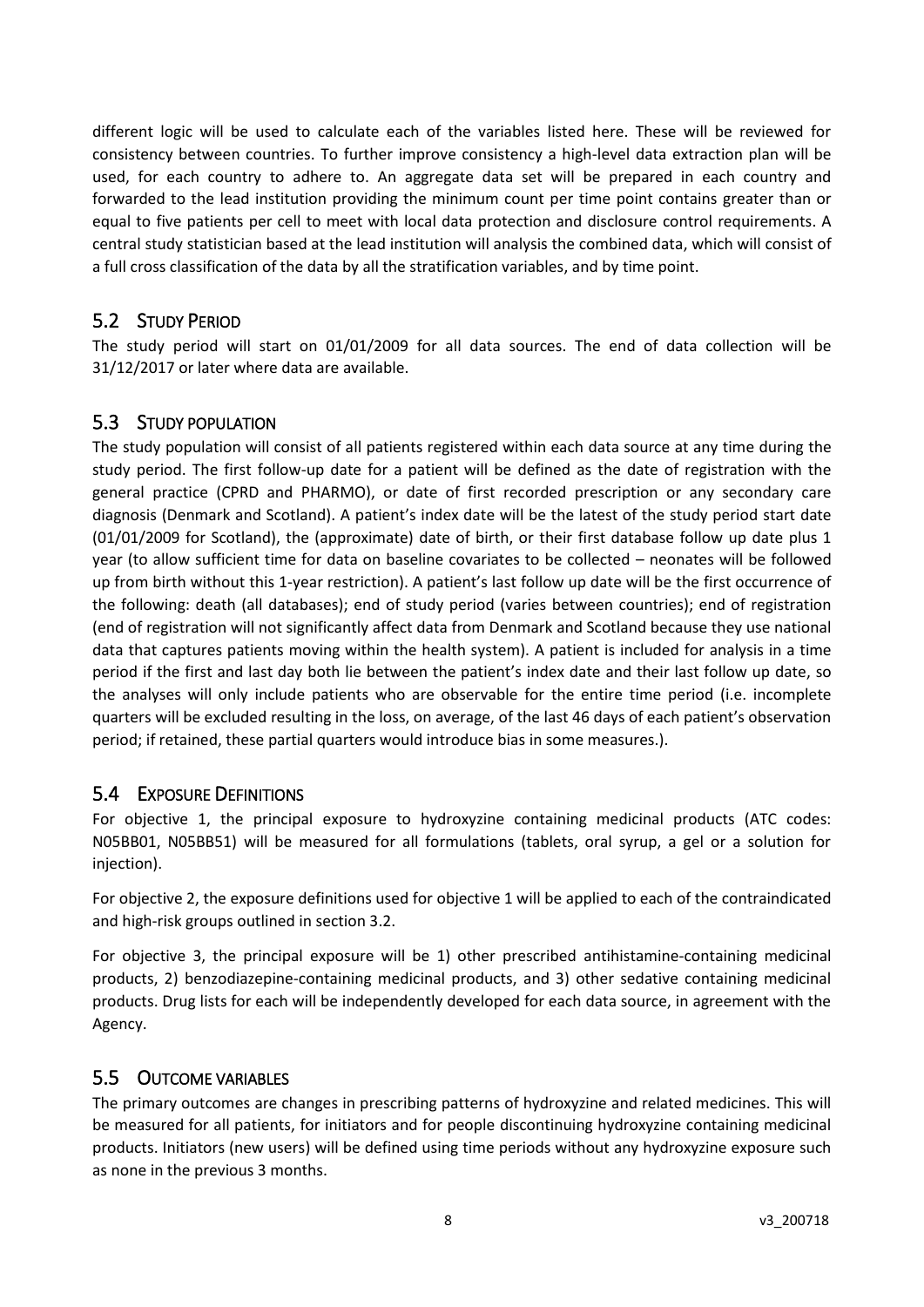This will be done for all products and by different formulations (tablets, oral syrup, gel and solution for injection).

For each of the objectives listed above we will analyse a series of proportions evaluated in each time point over the study period. The denominators are all patient counts. The numerators are either patient counts or numbers of prescriptions.

#### <span id="page-8-0"></span>5.6 STRATIFICATION VARIABLES

Drug utilisation and prescribing trends will be plotted for hydroxyzine and related medicines stratified by the following variables:

#### <span id="page-8-1"></span>5.6.1 Age and gender

These data will be taken from basic demographic data in each database. Age will be classified as 0-17, 18- 29, 30-39, 40-49, 50-59, 60-69, 70-79 or 80+.

#### <span id="page-8-2"></span>5.6.2 Indications for hydroxyzine

The indication for hydroxyzine is typically not directly linked to the dispensing record. Diagnostic codes for anxiety, skin problems and sleep disorders recorded predominantly in primary care (CPRD & PHARMO) and use of disease specific medicines (e.g. selective serotonin reuptake inhibitors, benzodiazepines, topical products for the treatment of skin disorders) will be used as a proxy for diagnosis. Hospitalised diagnoses (from inpatient and outpatient records as applicable) will also be used in Scotland and Denmark to identify indications. The classification will be based on any record dated before the end of the time point.

#### <span id="page-8-3"></span>5.6.3 Contraindicated groups

Patients with a history of known QT interval prolongation, cardiovascular disease (congestive heart failure, ischaemic heart disease, peripheral arterial disease and/or cerebrovascular disease), symptomatic bradycardia, significant electrolyte imbalance will be identified within each of the databases through Read codes (CPRD), ICPC codes (PHARMO) and ICD codes (Denmark and Scotland). Within each data source, a cohort of patients will be created for each of the contraindicated groups in order to meet objective 2 of the tender specification.

#### <span id="page-8-4"></span>5.6.4 Concomitant use with other drugs known to prolong the QT interval

Patients with concomitant (supplied with a sufficient quantity to overlap with use of hydroxyzine) use of other drugs known to prolong the QT interval and/or induce Torsades de Pointes will be identified by prescriptions in each database. Lists of such drugs will be developed for each data source, in agreement with the Agency.

## <span id="page-8-5"></span>5.7 OBJECTIVE 1: DEFINITIONS TO DETERMINE PRESCRIPTION PATTERNS OF HYDROXYZINE CONTAINING PRODUCTS

#### <span id="page-8-6"></span>5.7.1 Objective 1.1: Hydroxyzine initiation rates

Hydroxyzine initiation is defined as a prescription for hydroxyzine with no exposure to hydroxyzine in the preceding 92 days. Sensitivity analyses will be carried out with a non-exposure period of 180 days instead of 92 days. The denominator is the number of non-users on the first day of the time period defined as no exposure to hydroxyzine in the previous 92 days. The numerator is the number of these patients initiating hydroxyzine in the time period. Patient will only be counted in the numerator if they are also counted in the denominator.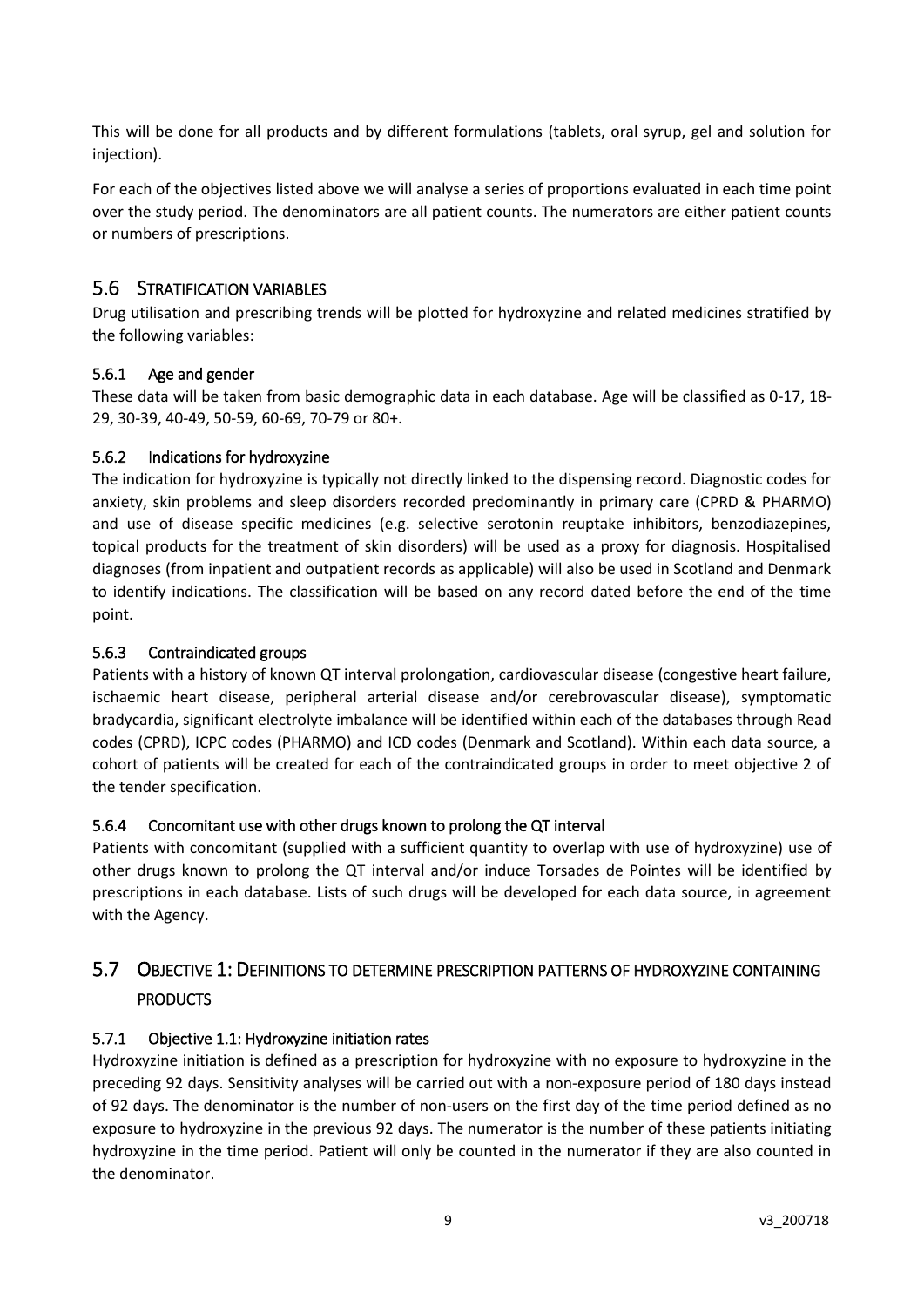#### <span id="page-9-0"></span>5.7.2 Objective 1.2: Overall hydroxyzine prescribing rates by patients

For overall hydroxyzine prescribing rates, the denominator is defined as the number of observable patients on the first day of the time period (both hydroxyzine users and non-users). The numerator is defined as the number of these patients with any prescription for hydroxyzine in the time period. The exception will be for Denmark where the denominator will be the number of patients present in the cohort on  $1<sup>st</sup>$  January each year. The calculation is limited to those patients who complete the time period.

#### <span id="page-9-1"></span>5.7.3 Objective 1.3: Overall hydroxyzine prescribing rates by prescriptions

Hydroxyzine prescribing rates will also be assessed at the prescription level among hydroxyzine users. The denominator is the number of patients prescribed hydroxyzine in the cohort in the time period. The numerator is the number of prescriptions they received.

#### <span id="page-9-2"></span>5.7.4 Objective 1.4: Hydroxyzine discontinuation rates

Discontinuation is defined as the number of patients with a prescription for hydroxyzine with no exposure to hydroxyzine in the 92 days following the end of the date of that hydroxyzine prescription. The denominator is the number of patients prescribed hydroxyzine in the time period. The numerator is the number of these patients discontinuing. Sensitivity analyses will be carried out with a 180 day time interval instead of 92 days. Death will not be treated as a special case. Any end of observation period dates will result in an incomplete final quarter and accordingly be dropped.

#### <span id="page-9-3"></span>5.7.5 Objective 1.5: Prescribed dose of hydroxyzine

This requires the calculation of an average total daily dose of hydroxyzine prescribed for each hydroxyzine-exposed patient during the time period. Average daily dose during a continuous treatment episode will be calculated as (strength x quantity summed over all prescriptions in the episode) / (length of episode including unexposed days). This will allow the dose to be calculated from strength and quantity and will be available for all data sources [not Denmark though?]. Further details will be provided in the Data Extraction Plan.

#### <span id="page-9-4"></span>5.7.6 Objective 1.6: Duration of hydroxyzine

Given that hydroxyzine is used to treat frequently transient symptomatic conditions, it is anticipated that most hydroxyzine prescribing will not be long term. The expectation of much "as required" hydroxyzine prescribing and limited data to calculate duration in Denmark means estimating duration of prescribed therapy is challenging. Duration of treatment is this context is inherently difficult to decide, most use arbitrary definitions that may not accurately reflect real world use.

For the primary approach of estimating duration of hydroxyzine, we will assume a standard treatment regimen for each patient and prescription as if they were taking it with complete adherence. We will use a total daily dose 75mg hydroxyzine (base on the defined daily dose for hydroxyzine. For children under the age of 12, the following standard daily dosages will be applied: under 2 years 10mg; 2-5 years 15mg; 6-12 years 25mgs; 13-17 50mg. For example, a standard prescription consisting of 25mg strength tablets we will therefore divide the quantity of tablets/capsules per prescription by this standard regimen (i.e. 3) to provide the standard duration of therapy in days. We will measure trends in the average standard duration of therapy for prescriptions issued within each time period, before and after the date of the regulatory intervention.

As a secondary approach, we will attempt to divide patients prescribed hydroxyzine into one of three groups per time period: one-off users, sporadic users, and chronic users. One-off users will be defined as patients prescribed a single hydroxyzine prescription only. To define sporadic and chronic users we will calculate a possession ratio for each patient defined by using the number of days prescribed (or supplied) assuming a standard daily dose divided by the number of days between hydroxyzine prescriptions. We will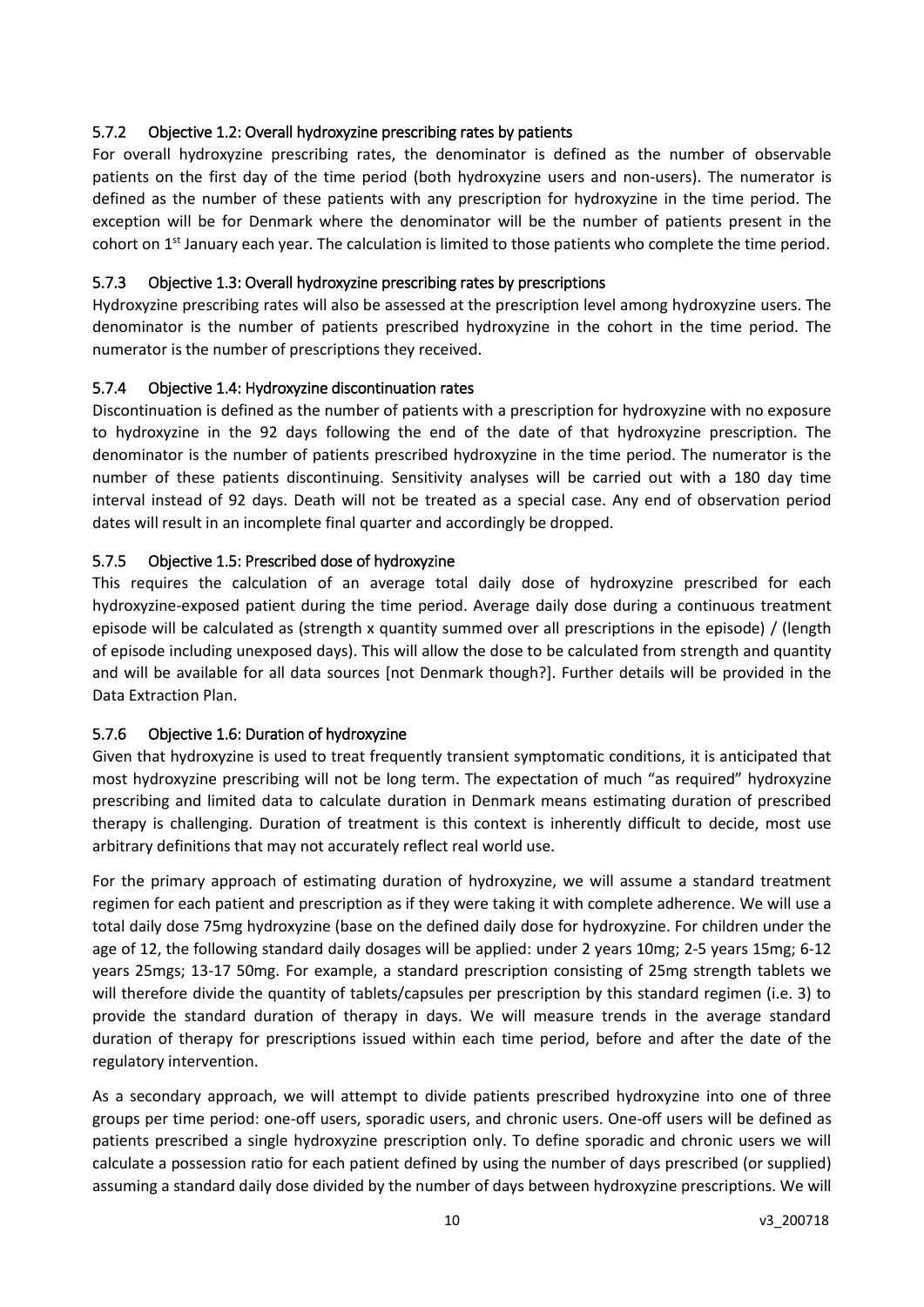define sporadic users as patients with a hydroxyzine possession ratio of less than 1 standard day of therapy per 3 days. Patients with a hydroxyzine possession ratio of more than 1 standard day of therapy per 3 days will be defined as chronic users. One-off and sporadic users are mutually exclusive: "One-off" is a single prescription. "Sporadic" implies more than one prescription. We will then calculate time trends for the three groups per time period, before and after the date of the regulatory intervention.

## <span id="page-10-0"></span>5.8 OBJECTIVE 2: DEFINITIONS TO DETERMINE PRESCRIBERS COMPLIANCE WITH CARDIOVASCULAR CONTRAINDICATIONS AND RISK FACTORS

Objective 2 requires stratification of the hydroxyzine prescription rates by each of the following factors with Read, ICD and ICPC codes listed in Appendix 3 for each condition.

#### <span id="page-10-1"></span>5.8.1 History of acquired or congenital QT interval prolongation

Hydroxyzine is prescribed to the contraindicated group in a time period if any of the codes for acquired or congenital QT interval prolongation are recorded prior to the first day of that time period. Once recorded they will continue to be considered contraindicated for all subsequent time periods.

#### <span id="page-10-2"></span>5.8.2 History of cardiovascular disease

Hydroxyzine is prescribed to the contraindicated group in a time period if any of the codes for cardiovascular disease are recorded prior to the first day of that time period. Once recorded they will continue to be considered contraindicated for all subsequent time periods.

#### <span id="page-10-3"></span>5.8.3 Recent significant electrolyte imbalance (hypokalaemia, hypomagnesaemia)

Hydroxyzine is prescribed to the contraindicated group in a time period if any of the primary or secondary care codes for (or biochemistry results indicative of) hypokalaemia and/or hypomagnesaemia are recorded in the 3 months prior to the first day of that time period.

#### <span id="page-10-4"></span>5.8.4 Family history of sudden cardiac death

Hydroxyzine is prescribed to the contraindicated group in a time period if there is any recorded coding for family history of sudden cardiac death. Once recorded they will continue to be considered contraindicated for all subsequent time periods.

#### <span id="page-10-5"></span>5.8.5 Recent symptomatic bradycardia

Hydroxyzine is prescribed to the contraindicated group in a time period if any of the codes for bradycardia are recorded in the 3 months prior to the first day of that time period. [Excluding where a pacemaker has been fitted?]

#### <span id="page-10-6"></span>5.8.6 Recent concomitant use of drugs known to prolong the QT interval and/or induce Torsades de Pointes

Hydroxyzine is prescribed to the contraindicated group in a time period if there is co-prescribing of any drugs known to prolong the QT interval and/or induce Torsades de Pointes (see appendix). These will be divided into those likely to be short-term prescription (for example erythromycin or fluconazole) from those likely to be of long-term duration (for example sotalol or lithium) and analysed separately.

For the analysis, we will calculate the proportion of patients prescribed hydroxyzine in each time period who have each of the above factors.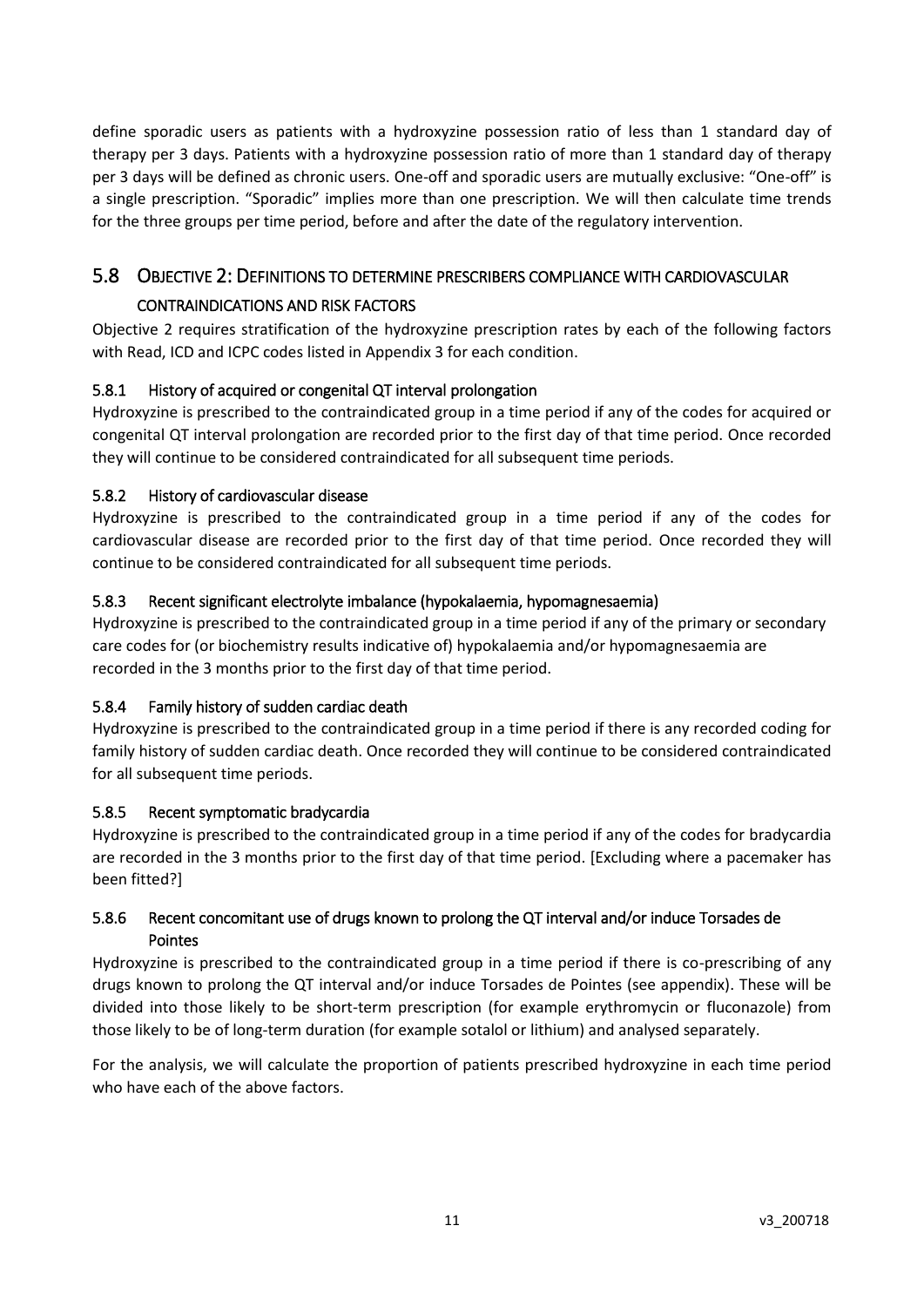## <span id="page-11-0"></span>5.9 OBJECTIVE 3: DEFINITIONS TO DETERMINE PRESCRIPTION PATTERNS OF ALTERNATIVE MEDICINES PRESCRIBED IN PATIENTS WHERE HYDROXYZINE HAS PREVIOUSLY BEEN PRESCRIBED

Objective 3 will describe trends in switch rates from hydroxyzine to each class of alternative medicine (codes for each class of alternative analgesics are listed in Appendix 2). A switch to an alternative class will be defined as discontinuation of hydroxyzine (as defined in section [5.7.4\)](#page-9-2) followed by initiation a drug in the classes listed in section [3.3](#page-5-0) within 92 days. Initiation is defined by the first prescription for a drug class for at least 92 days, i.e. continuing treatment with a drug class that started before hydroxyzine was discontinued is not regarded as a switch.

In addition, follow up time following discontinuation of hydroxyzine will be divided into successive 90 day intervals and, for each drug in the classes listed in section [3.3,](#page-5-0) we will count the number of patients who were prescribed it in each quarter.

### <span id="page-11-1"></span>5.10 STATISTICAL ANALYSES

#### <span id="page-11-2"></span>5.10.1 Time period definition

The primary analysis will use quarterly time periods. For each year these will be defined by the following dates:

- $\blacksquare$  1<sup>st</sup> January to 31<sup>st</sup> March = Quarter 1
- $\blacksquare$  1<sup>st</sup> April to 30<sup>th</sup> June = Quarter 2
- $\blacksquare$  1<sup>st</sup> July to 30<sup>th</sup> September = Quarter 3
- $\blacksquare$  1<sup>st</sup> October to 31<sup>st</sup> December = Quarter 4

Data governance requirements may preclude reporting of strata containing fewer than 5 patients. If this occurs, we will either pool these strata with larger neighbouring groups (e.g. age 80+ with the 70-79 age group) or omit them. In either case, we will indicate in the report tables where data has been redacted.

#### <span id="page-11-3"></span>5.10.2 Analytical approach

The proposed primary analysis will use interrupted time series regression to fit time trends to each series of time period data for each country. Using regression modelling we will evaluate:

- 1. The baseline slope before the intervention time point
- 2. The change in slope from the baseline trend to the post-intervention trend
- 3. The immediate change associated with the intervention time point

Before fitting all regression models, the data will be visualised graphically. The characteristics of the study cohort will be described at baseline. For objective 1, this will be done for overall hydroxyzine prescribing rates, hydroxyzine initiation rates and hydroxyzine discontinuation rates for all clinical indication and for individual clinical indications. For objective 2 this will be done for overall hydroxyzine prescribing rates in patients with a history of the following contraindications: patients with known acquired or congenital QT interval prolongation, a known risk factor for QT interval prolongation such as cardiovascular disease, significant electrolyte imbalance (hypokalaemia, hypomagnesaemia), family history of sudden cardiac death, significant bradycardia, or concomitant use of drugs known to prolong the QT interval and/or induce Torsades de Pointes. For objective 3, this will be done for people initiating drug classes listed in section 3.3 following discontinuation of hydroxyzine.

The effect of the intervention for each country will be represented either by a step function, or by a continuous linear function representing gradual implementation (interrupted time series analysis). This choice, and whether it is necessary to model any trends prior to the intervention time point, will be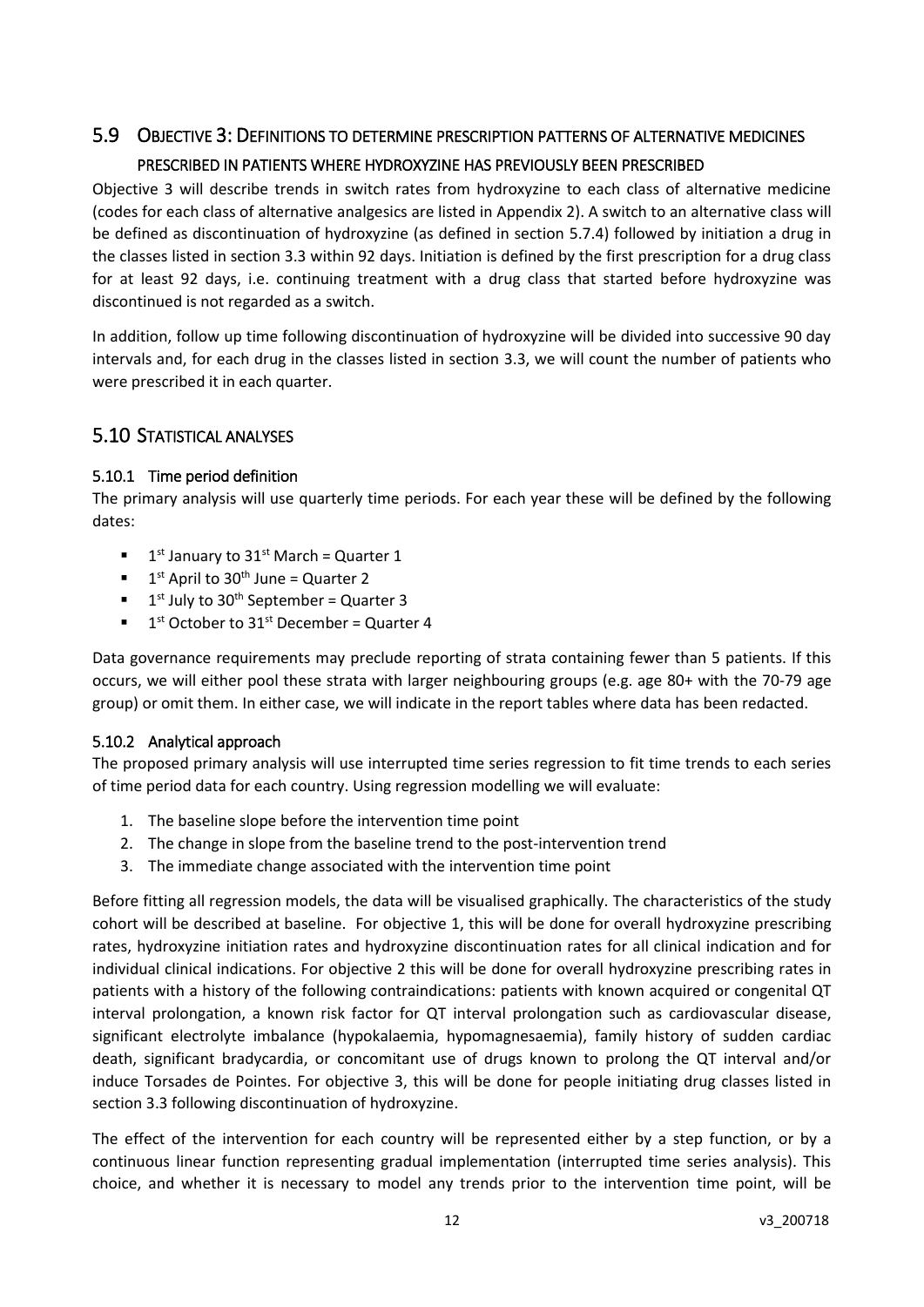decided on visual inspection of the data.<sup>10</sup> The analysis will be done by data source initially, and only pooled if the statistical models do not differ significantly between data sources.

#### <span id="page-12-0"></span>5.10.3 Date of the regulatory intervention

For interrupted time series regression analysis, the date of the regulatory intervention will be prespecified as 12 February 2015. The effects of the regulatory intervention may not occur immediately and may also be related to the final legally binding decision throughout the EU on 25 March 2015; however, as both dates fall within the same quarter there will be no sensitivity analysis around this. We will however evaluate whether any impact occurred in relation to the start of the referral (April 2014) on baseline trends. Even if prescribing patterns were in steady state before the intervention, and eventually reach a different steady state after it, the rates of transition between them may differ between countries. If there is no single measure of the effect of intervention on each outcome but modelling the pattern of change over time is required, we will used Joinpoint regression analysis. <sup>11</sup>

#### <span id="page-12-1"></span>5.10.4 Autocorrelation

It is sometimes necessary to take account of autocorrelations in time series data. However, Wagner *et al*  $12$  found no autocorrelation in their prescribing data. We anticipate being able to use regression models that assume independent errors, but we will check that assumption using the Durbin Watson statistic.

#### <span id="page-12-2"></span>5.11 LIMITATIONS

We acknowledge the limitations of each data source and the limitation of the missing data such as the limited sensitivity for definitions determining prescribers' compliance with cardiovascular contraindications and risk factors (for example acquired or congenital QT interval prolongation, recent significant electrolyte imbalance and family history of sudden cardiac death). As stated above we are unable to assess preoperative sedation as an indication for hydroxyzine. We will highlight these limitations in the report. Time to implementation of the regulatory intervention may significantly vary between data sources. If such an effect is observed following visual inspection of the data, an interrupted time series regression analysis with rescaled time and/or Joinpoint regression analysis will be used.<sup>11</sup> Furthermore, limitations in relation to other events since the referral procedure start date (April 2014) and the PRAC Recommendation (March 2015) may have impacted on prescribing/utilisation trends (such as media reports). Updating time dependent variables at the start of each quarterly interval may result in some misclassification early in a disease, although this is not thought likely to impact on the results.

#### <span id="page-12-3"></span>5.12 DATA PROTECTION CONSTRAINTS

For Scotland, Denmark and PHARMO databases governance requirements may mean that data with fewer than 5 patients in a time period may not be made available publicly, or even to the study statistician. The need to aggregate data further, or to redact it, will be reviewed when the extent of the problem is known.

## <span id="page-12-4"></span>6 WORK PLAN/QUALITY ASSURANCE PLAN

The study will be under the control of a Steering Committee who will have overall responsibility for the conduct of the study. To ensure a consistent approach is adopted across all databases, the analysis will be performed by the same principal statistician who will be supported by the working-groups who will provide aggregate data for each time series.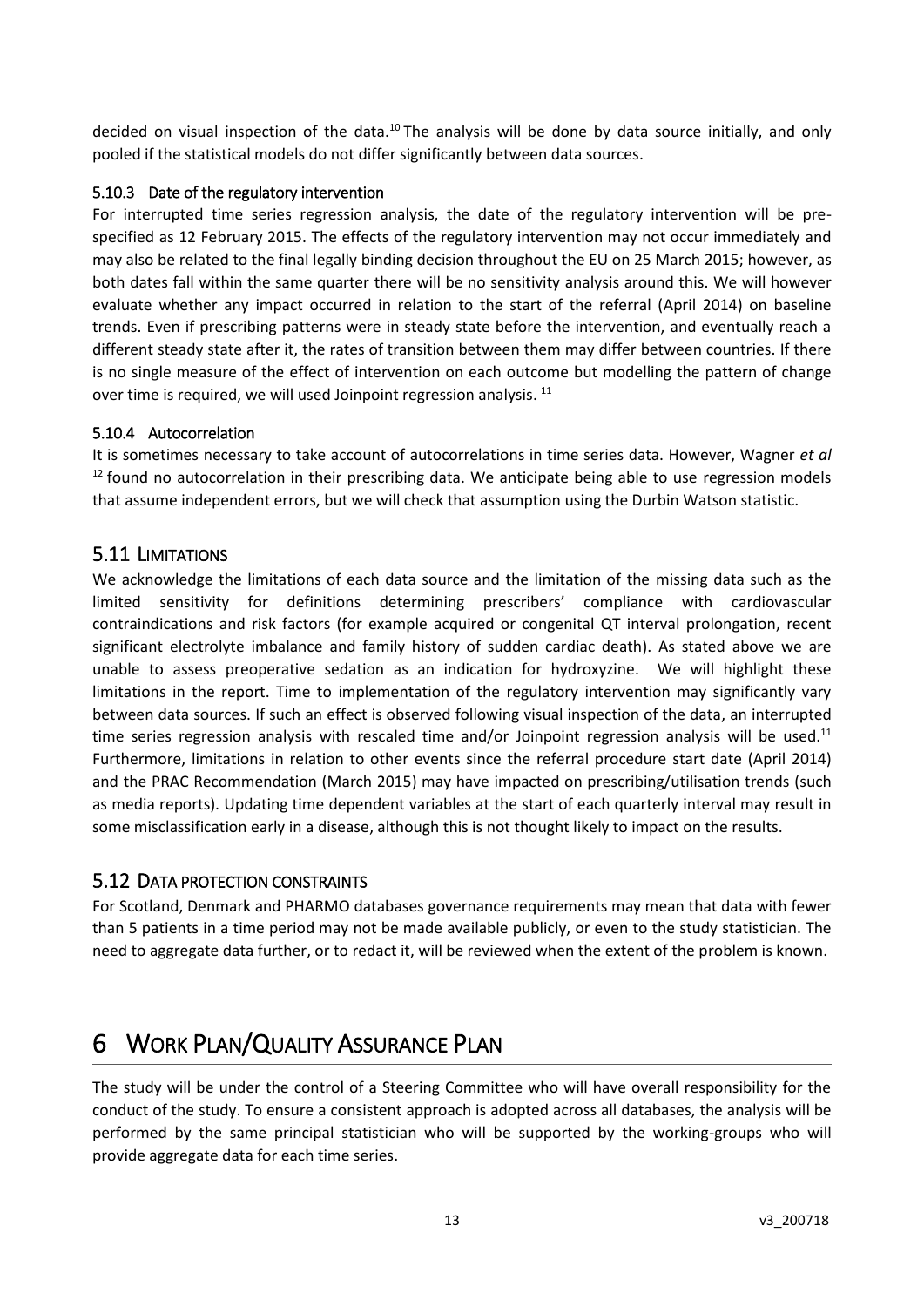### <span id="page-13-0"></span>6.1 STEERING GROUP

The study steering group will consist of one or more representatives from each of the main data sources. The membership of this group is detailed in Appendix 4.

### <span id="page-13-1"></span>6.2 ADVISORY GROUP

To help with analytical issues relating to regional prescribing variation, an advisory group will be convened consisting of clinical experts familiar with NSAID prescribing practices from each country.

### <span id="page-13-2"></span>6.3 QUALITY ASSURANCE

The steering committee will be responsible for the overall conduct of the study. An overarching Quality Assurance plan will be developed and submitted to the agency with the draft protocol. Quality control of statistical output will be done by independent code review. The Steering Committee will apply for the "ENCePP Study Seal" demonstrating adherence to the ENCePP Code of Conduct

#### <span id="page-13-3"></span>6.4 INFORMATION GOVERNANCE

This study will be conducted according to best practice ethical and information governance frameworks. We will adhere to the governance and legal requirements that apply to each country and database used.

## <span id="page-13-4"></span>7 STUDY REPORT

The final report will provide a background review to the study, full methodologies used in the study, result interpretation and discussion, and details of conduct/management of the study. Full details of all statistical outputs will be given as appendices.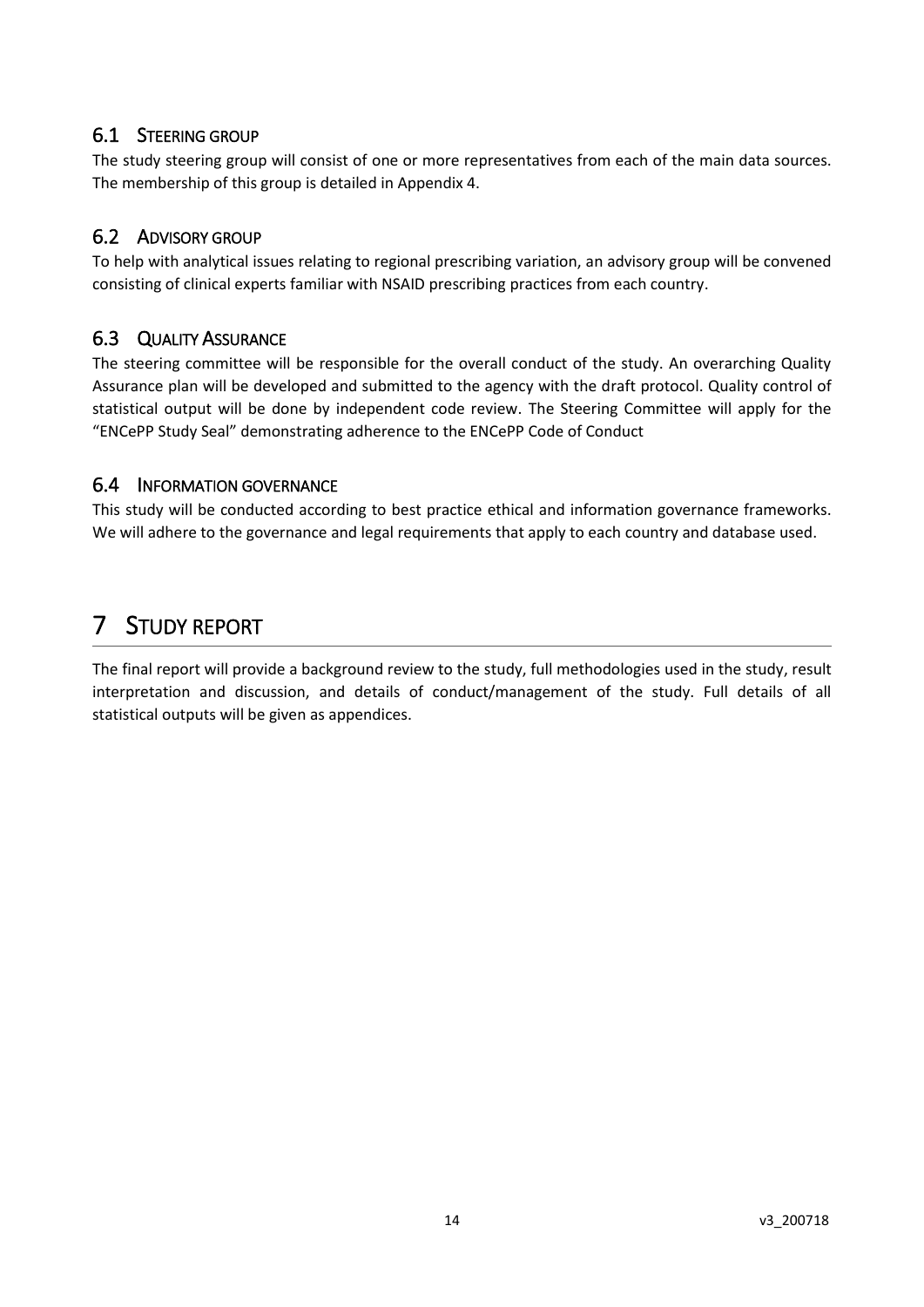## <span id="page-14-0"></span>8 TIMETABLE

The proposed research is planned to complete within 18 months on the following time scale.

| <b>Months</b>                         | $Mar-17$<br>to<br>$May-18$ | $Jun-18$<br>to<br>Aug-18 | <b>Sep-18</b><br>to<br><b>Nov-18</b> | <b>Dec-18</b><br>to<br>$Feb-18$ | $Mar-18$<br>to<br>$May-19$ | $Jun-19$<br>to<br><b>Aug-19</b> |
|---------------------------------------|----------------------------|--------------------------|--------------------------------------|---------------------------------|----------------------------|---------------------------------|
| Development of the study protocol     |                            |                          |                                      |                                 |                            |                                 |
| Protocol agreed and approved          |                            |                          |                                      |                                 |                            |                                 |
| Data assembled                        |                            |                          |                                      |                                 |                            |                                 |
| Data analysis (General approach)      |                            |                          |                                      |                                 |                            |                                 |
| Modelling of time series data         |                            |                          |                                      |                                 |                            |                                 |
| Interim analysis/report               |                            |                          |                                      |                                 |                            |                                 |
| Drafting final report and publication |                            |                          |                                      |                                 |                            |                                 |
| Manuscript ready for submission       |                            |                          |                                      |                                 |                            |                                 |
| Monthly research committee meetings   |                            |                          |                                      |                                 |                            |                                 |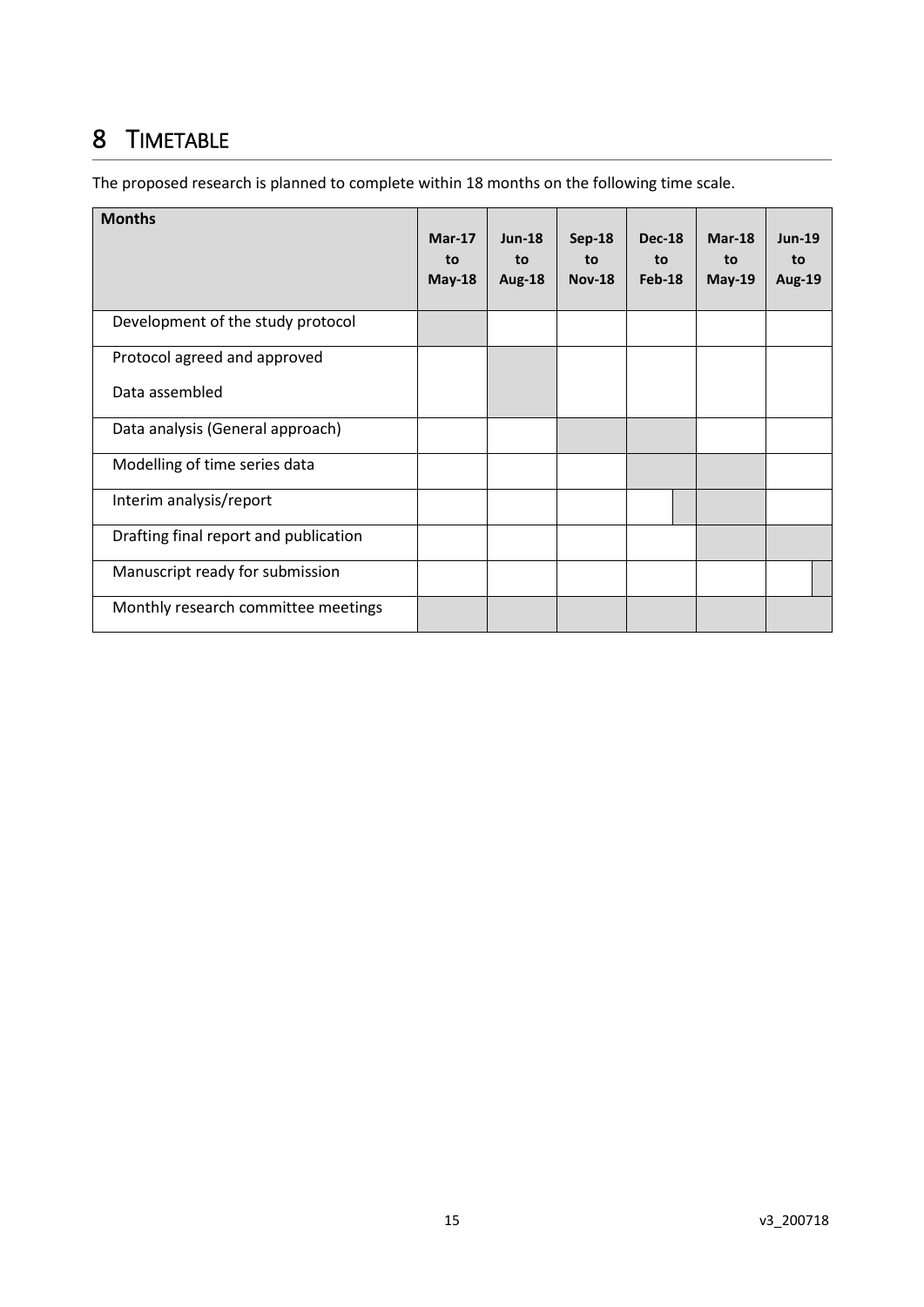## <span id="page-15-0"></span>9 APPENDICES.

**Appendix 1: Clinical indications** (code list to be finalised in the data extraction plan)

We will use the following codes to define the following licenced indications for hydroxyzine use:

- *1. anxiety disorders:*
	- Read codes: *tbc*
	- ICD10 codes: *F40, F41*
	- ICPC codes: P01 anxiety feelings, ICPC for anxiety disorders is P74
- *2. Relief of pruritus (including that due to urticaria)*
	- Read codes: *tbc*
	- ICD10 codes: *L29*
	- ICPC codes: S98*,* S02
- *3. Treatment of sleep disorders*
	- Read codes: *tbc*
	- ICD10 codes: *G47*
	- ICPC codes: P06

ICD10 = international classification of disease version 10 (Scotland/Denmark). ICPC = international classification of primary care codes (Netherlands). % is used to denote a wildcard meaning all codes below this level in the hierarchy are included.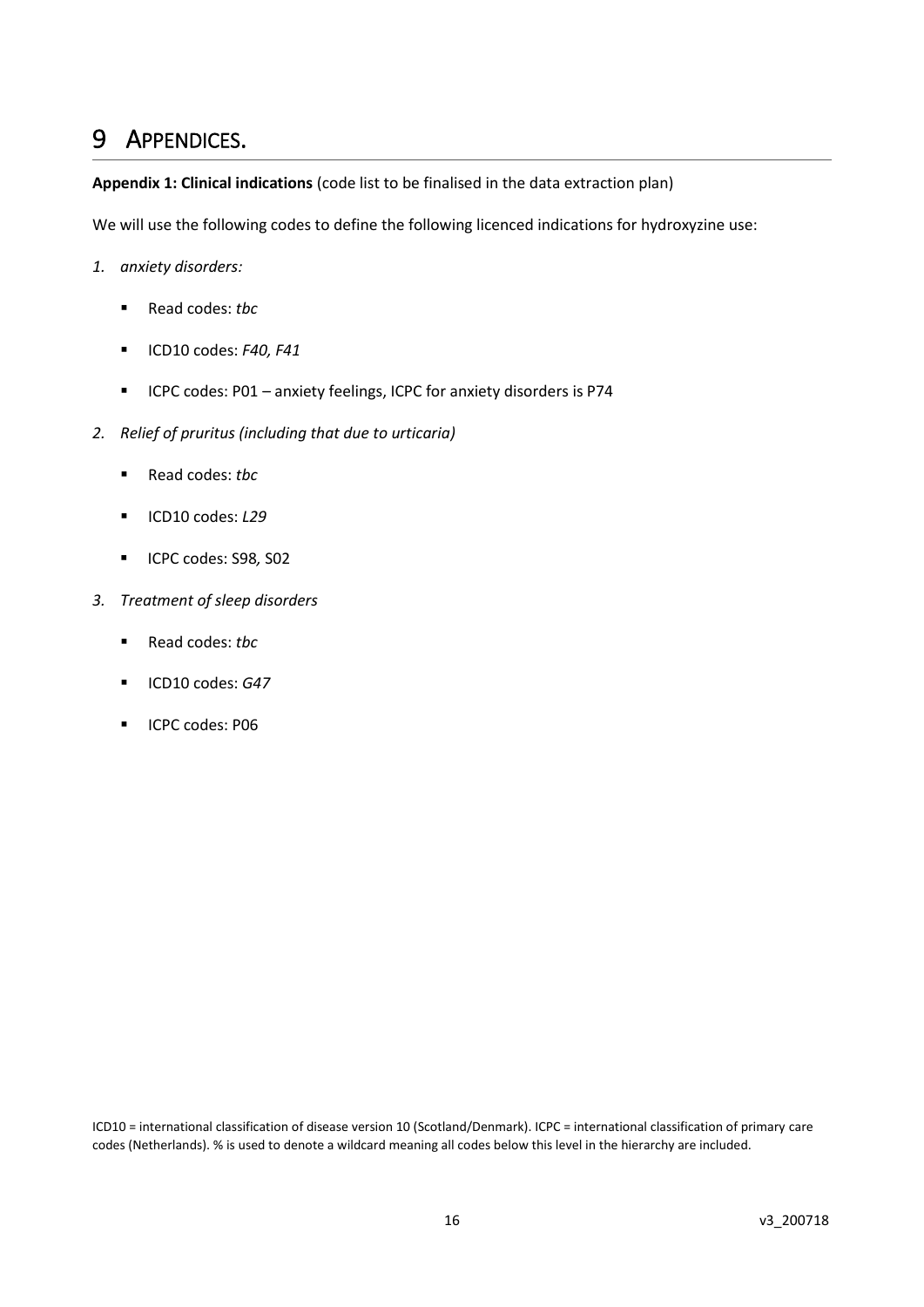**Appendix 2: Codes used to determine alternative medicines prescribed in patients where hydroxyzine has previously been prescribed** (code list to be finalised in the data extraction plan)

We will use the following codes to define the following alternative medicines to cover anxiety disorders, skin conditions, and sleep disorders:

- *1. Other antihistamines*
	- BNF codes: 03.04.01
	- ATC codes: tbc
- *2. Benzodiazepines*
	- BNF codes: 04.01.02
	- ATC codes: codes starting with N03AE,N05BA, N05CD, N05CF
- 3. *Others: Tricyclic antidepressents. Mirtazapine. Citalopram. (full list to be developed)*
	- BNF codes:
	- ATC codes: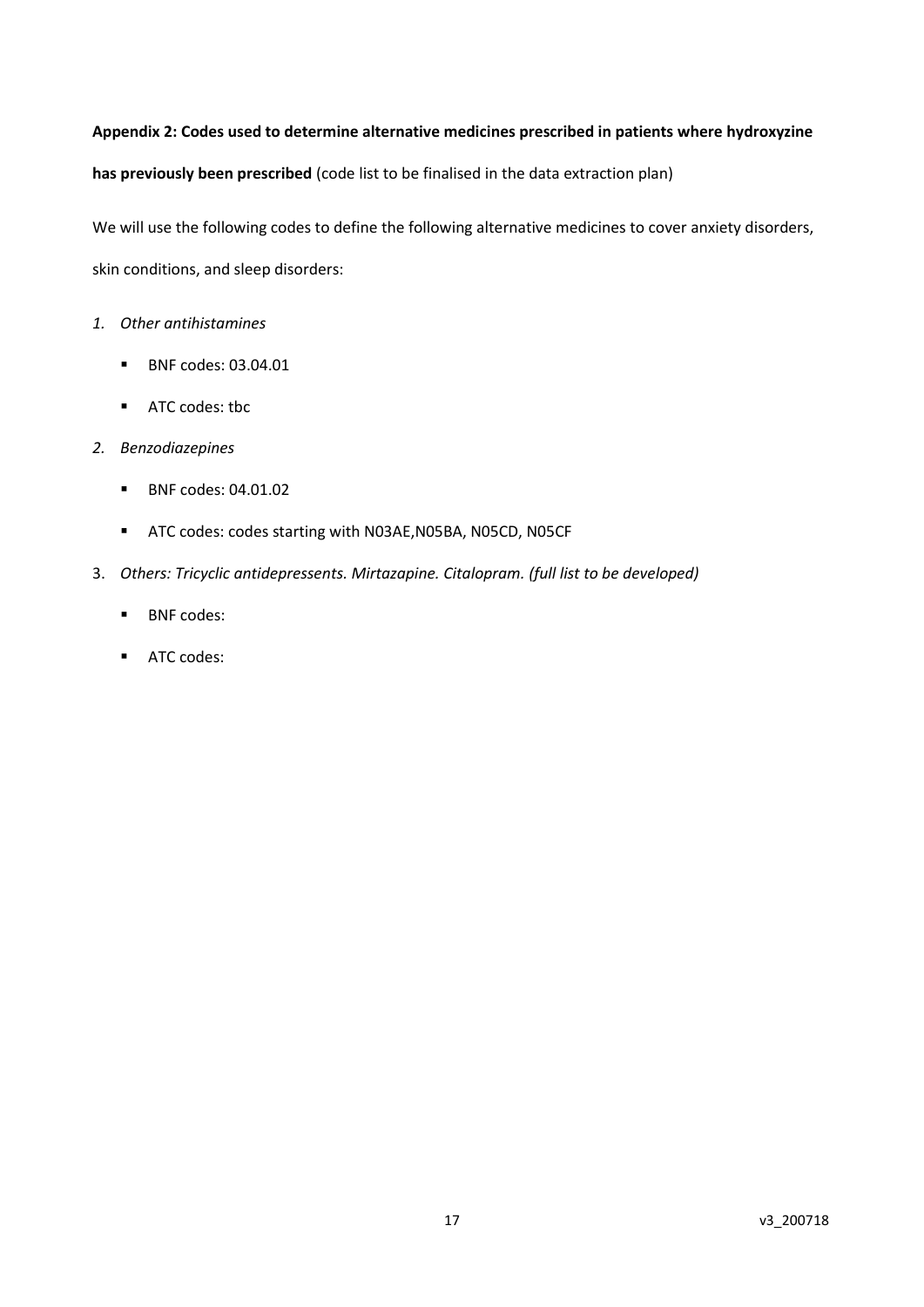#### **Appendix 3: Contraindicated and high-risk groups** (code list to be finalised in the data extraction plan)

We will use the following codes to define the following contraindicated and high-risk groups:

*1. History of acquired or congenital QT interval prolongation* 

Read codes:

ICD10 codes: I45.8, I49.8, R94.3

ICPC codes: K84.07

*2. History of cardiovascular disease*

Read codes:

ICD10 codes: G45.x, I01.0, I01.1, I01.2, I02.0, I05.x, I06.x, I07.x, I08.x, I09.x, I10.x, I11.x, I13.0, I13.00, I13.01, I13.2, I13.20, I13.21, I15.x, I20.x, I21.x, I22.x, I23.x, I24.1, I25.x, I26.x, I27.x, I30.x, I31.x, I32.x, I33.x, I34.x, I35.x, I36.x, I37.x, I38, I39.x, I40.x, I41.x, I42.x, I43.x, I44.x, I45.x, I46.1, I46.9, I47.x, I49.x, I50.x, I51.x, I52.x, I60.x, I61.x, I62.x, I63.x, I64, I69.x, I70.x, I71.x, I72.x, I73.x, I74.x, I77.x, I78.x, I79.x ICPC codes: K02, K75, K77, K82, K84 (except K84.07)

Prescribing:

*3. Recent significant electrolyte imbalance (hypokalaemia, hypomagnesaemia)*

Read codes:

ICD10 codes: E87.6, E83.4

ICPC codes: tbc

*4. Family history of sudden cardiac death*

Read codes: Z82.41

ICD10 codes: Z82.4

ICPC codes: tbc

*5. Recent symptomatic bradycardia*

Read codes:

ICD10 codes: R00.1

ICPC codes: tbc

ICD10 = international classification of disease version 10 (Scotland/Denmark). ICPC = international classification of primary care codes (Netherlands). % is used to denote a wildcard meaning all codes below this level in the hierarchy are included.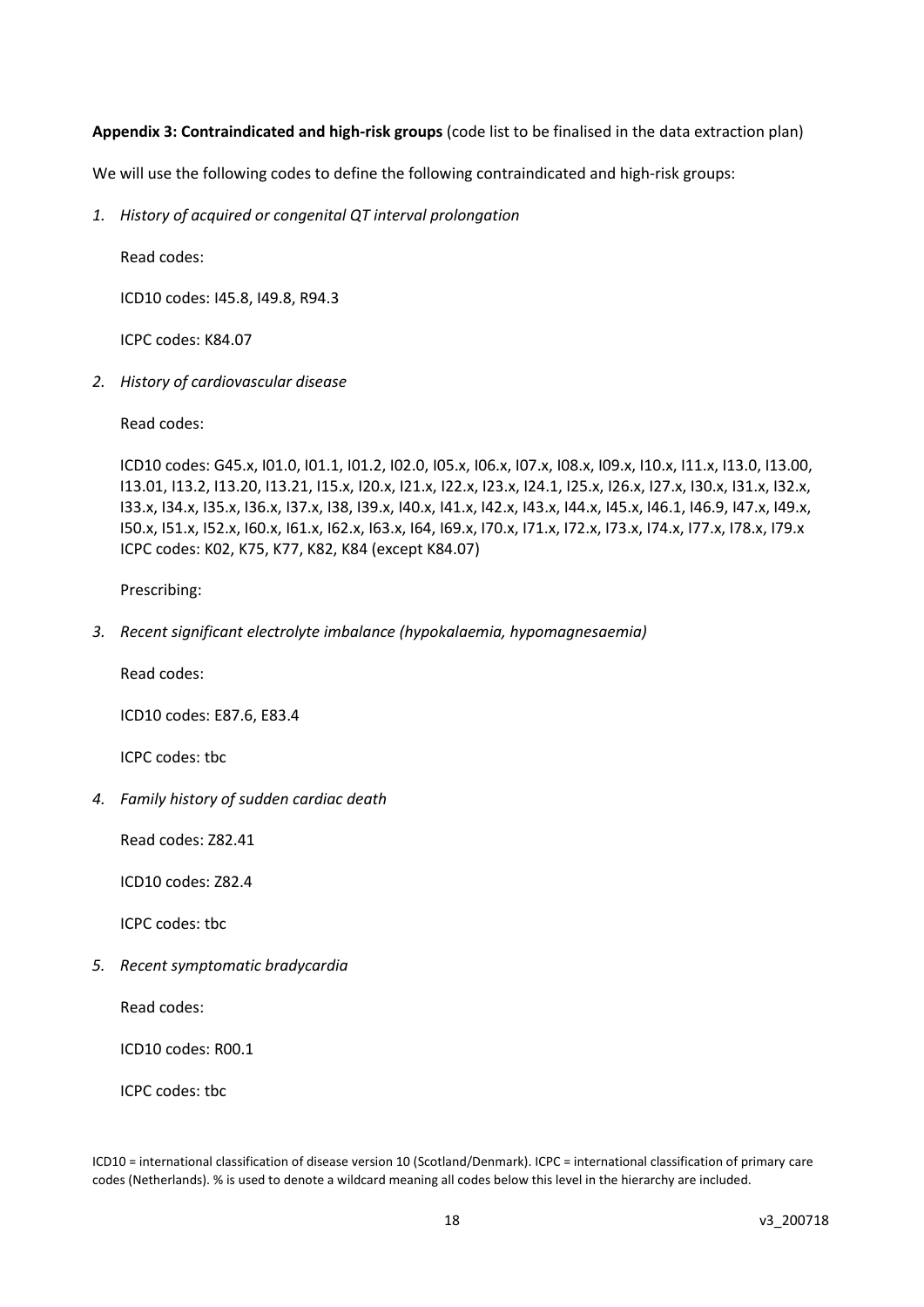| Medicines known to prolong QT interval<br>(to be classified as either of short or long-term duration)<br>(ATC codes to be added) | <b>Medicines known to cause</b><br>hypokalaemia (potentially<br>increasing risk of Torsade de<br>Pointes)<br>(ATC codes to be added) |                     |  |  |
|----------------------------------------------------------------------------------------------------------------------------------|--------------------------------------------------------------------------------------------------------------------------------------|---------------------|--|--|
| Amifampridine                                                                                                                    | Methadone                                                                                                                            | Aminophylline       |  |  |
| Amiodarone                                                                                                                       | Mizolastine                                                                                                                          | Amphotericin        |  |  |
| Amisulpride                                                                                                                      | Moxifloxacin                                                                                                                         | Bambuterol          |  |  |
| Anagrelide                                                                                                                       | Nilotinib                                                                                                                            | Beclometasone       |  |  |
| Apomorphine                                                                                                                      | Ondansetron                                                                                                                          | Bedaquiline         |  |  |
| Arsenic trioxide                                                                                                                 | Osimertinib                                                                                                                          | Bendroflumethiazide |  |  |
| Artemether                                                                                                                       | Paliperidone                                                                                                                         | Betamethasone       |  |  |
| Artenimol                                                                                                                        | Palonosetron                                                                                                                         | Budesonide          |  |  |
| <b>Bosutinib</b>                                                                                                                 | Panobinostat                                                                                                                         | Bumetanide          |  |  |
| Cabozantinib                                                                                                                     | Pasireotide                                                                                                                          | Chlorothiazide      |  |  |
| Ceritinib                                                                                                                        | Pazopanib                                                                                                                            | Chlortalidone       |  |  |
| Chlorpromazine                                                                                                                   | Pentamidine                                                                                                                          | Clopamide           |  |  |
| Citalopram                                                                                                                       | Pimozide                                                                                                                             | Cyclopenthiazide    |  |  |
| Clarithromycin                                                                                                                   | Quinine                                                                                                                              | Deflazacort         |  |  |
| Clomipramine                                                                                                                     | Ranolazine                                                                                                                           | Dexamethasone       |  |  |
| Crizotinib                                                                                                                       | Ribociclib                                                                                                                           | Fludrocortisone     |  |  |
| Dasatinib                                                                                                                        | Risperidone                                                                                                                          | Formoterol          |  |  |
| Delamanid                                                                                                                        | Sildenafil                                                                                                                           | Furosemide          |  |  |
| Disopyramide                                                                                                                     | Sorafenib                                                                                                                            | Hydrochlorothiazide |  |  |
| Domperidone                                                                                                                      | Sotalol                                                                                                                              | Hydrocortisone      |  |  |
| Dronedarone                                                                                                                      | Sulpiride                                                                                                                            | Hydroflumethiazide  |  |  |
| Droperidol                                                                                                                       | Sunitinib                                                                                                                            | Indacaterol         |  |  |
| Efavirenz                                                                                                                        | Telavancin                                                                                                                           | Indapamide          |  |  |
| Eribulin                                                                                                                         | Tetrabenazine                                                                                                                        | Ivabradine          |  |  |
| Erythromycin                                                                                                                     | Tizanidine                                                                                                                           | Methylprednisolone  |  |  |
| Escitalopram                                                                                                                     | Tolterodine                                                                                                                          | Metolazone          |  |  |
| Fingolimod                                                                                                                       | Vandetanib                                                                                                                           | Olodaterol          |  |  |
| Flecainide                                                                                                                       | Vardenafil                                                                                                                           | Prednisolone        |  |  |
| Fluconazole                                                                                                                      | Vemurafenib                                                                                                                          | Prednisone          |  |  |
| Fluphenazine                                                                                                                     | Venlafaxine                                                                                                                          | Salbutamol          |  |  |
| Granisetron                                                                                                                      | Vinflunine                                                                                                                           | Salmeterol          |  |  |
| Haloperidol                                                                                                                      | Voriconazole                                                                                                                         | Terbutaline         |  |  |
| Inotuzumab ozogamicin                                                                                                            | Zuclopenthixol                                                                                                                       | Theophylline        |  |  |
| Lapatinib                                                                                                                        |                                                                                                                                      | Torasemide          |  |  |
| Levomepromazine                                                                                                                  |                                                                                                                                      | Toremifene          |  |  |
| Lithium                                                                                                                          |                                                                                                                                      | Triamcinolone       |  |  |
| Lofexidine                                                                                                                       |                                                                                                                                      | Vilanterol          |  |  |
| Mefloquine                                                                                                                       |                                                                                                                                      | Xipamide            |  |  |

*6. Recent concomitant use of drugs known to prolong the QT interval and/or induce Torsades de Pointes*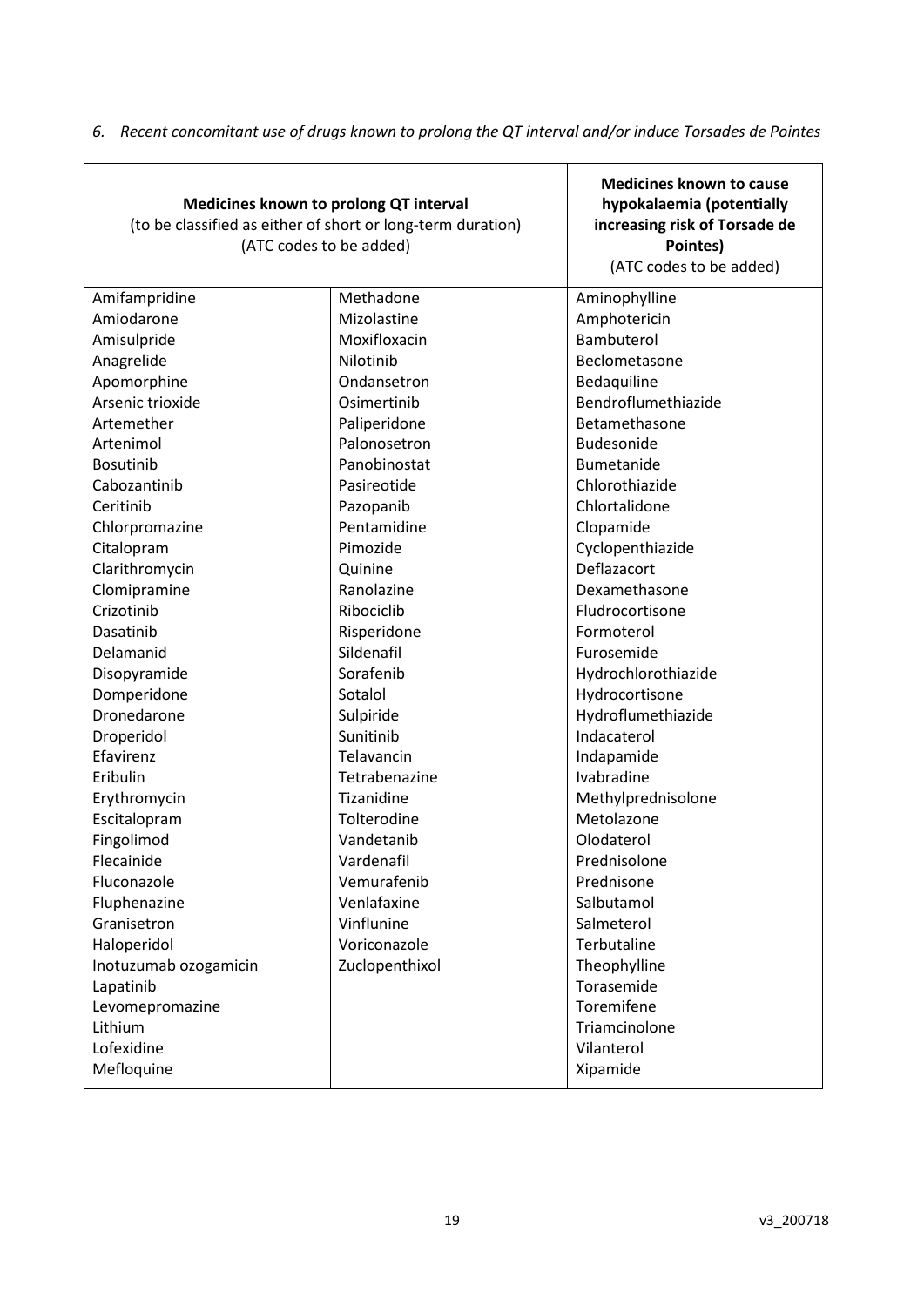#### **Appendix 4: Steering Group Members**

#### **University of Dundee**

Tom MacDonald Isla Mackenzie Alex Doney Robert Flynn Julie Mulderry Steve Morant Michelle Swain Lindyanne Alexander

#### **University of Strathclyde**

Marion Bennie Chris Robertson

#### **University of Southern Denmark**

Jesper Hallas Anton Pottegard

#### **University College London**

Li Wei

#### **National Services Scotland**

Hester Ward Stephen Pavis Doug Kidd Carole Morris Lizzie Nicholson

#### **PHARMO, The Netherlands**

Ron Herings Irene Bezemer Jetty Overbeek Lisa Smits